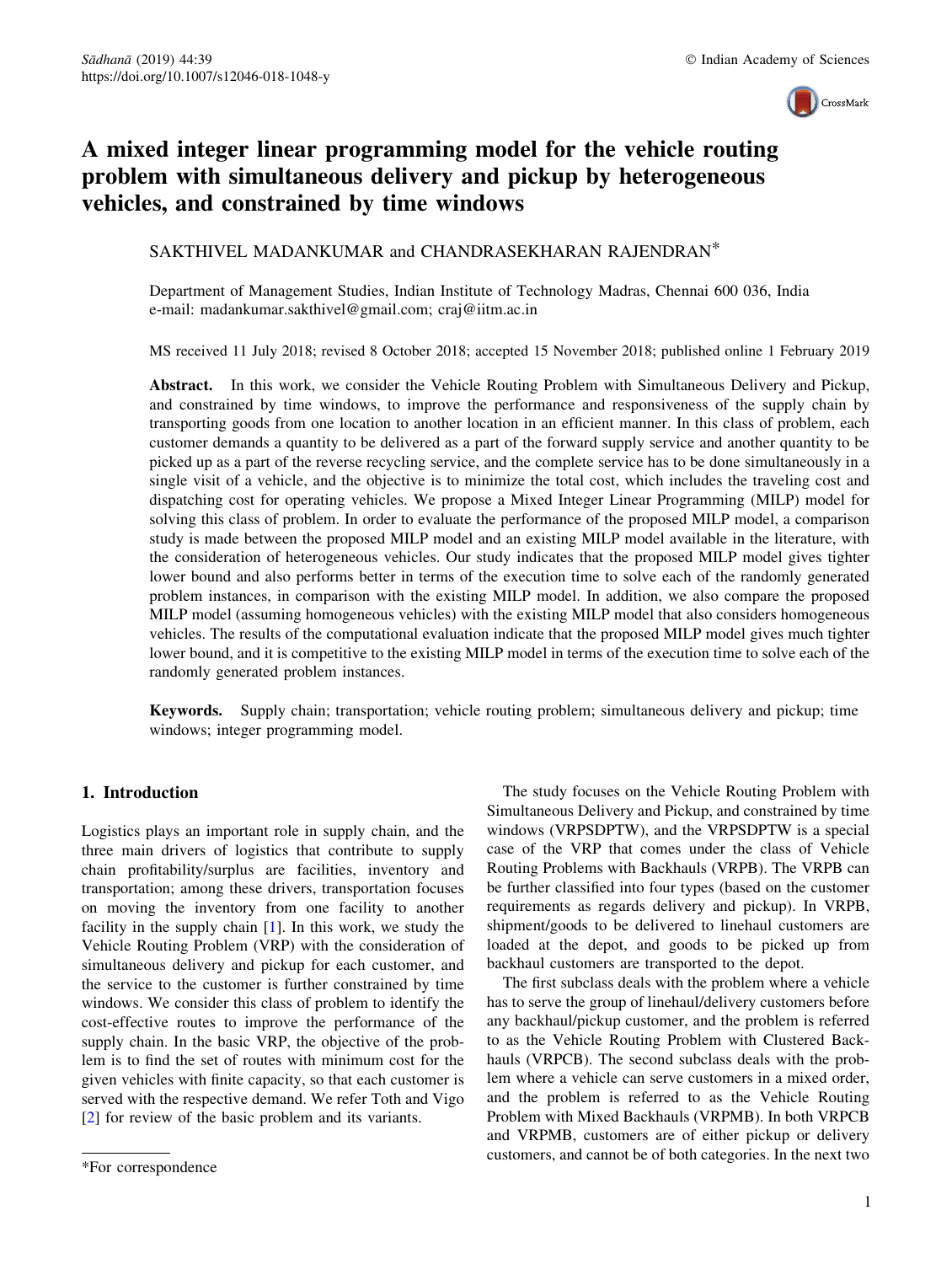subclasses, each customer requires both the services (delivery and pickup). The third subclass deals with the problem where each customer is associated with both pickup quantity and delivery quantity, and the vehicle can visit each customer more than once, and the problem is referred to as the Vehicle Routing Problem with Divisible Delivery and Pickup (VRPDDP). The fourth subclass deals with the problem where each customer is associated with both pickup quantity and delivery quantity, and every customer has to be visited only once, and the problem is referred to as the Vehicle Routing Problem with Simultaneous Delivery and Pickup (VRPSDP). For a detailed survey of VRPB and its variants, we refer to the survey article by Parragh et al [[3\]](#page-13-0).

We develop a Mixed Integer Linear Programming (MILP) model that is computationally more efficient (in relation to existing MILP models) for solving the VRPSDPTW; in order to save space in the paper, we specifically present an overview of the literature pertaining to MILP models for addressing the VRPSDPTW, even though many attempts have concentrated on the development of heuristic approaches in view of the problem being NP-hard [\[4](#page-13-0)].

Min [\[5](#page-13-0)] first studied the possibility of having simultaneous delivery and pickup at the same customer node, developed an MILP model and a solution procedure to handle the VRPSDP, and validated the model and its performance through a case study dealing with public library distribution system. Dethloff [\[6](#page-13-0)] studied the VRPSDP problem in which a fleet of identical vehicles in terms of the capacity were assumed to be available at the depot, and proposed an MILP model for solving the same. Ganesh and Narendran [[7\]](#page-13-0) studied the Travelling Salesman Problem (TSP) with the consideration of simultaneous delivery and pickup at each customer node, and discussed the various applications of this class of problem. They proposed an MILP model for solving this problem, discussed the complexity of the problem and classified this problem as NPcomplete.

Ai and Kachitvichyanukul [\[8](#page-13-0)] studied the VRPSDP and proposed an MILP model as an extension to the basic VRP, and they claimed that this model is a generalized version of the models proposed previously in the literature for the VRPSDP. Subsequently, Wang and Chen [[4\]](#page-13-0) suggested that the model proposed by Ai and Kachitvichyanukul [\[8](#page-13-0)] could be simplified by reducing the redundant constraints and variables, and they proposed an MILP model and a genetic algorithm for solving the VRPSDPTW.

Liu et al [\[9](#page-13-0)] studied a specific problem in health care domain where drugs and medical devices were considered for delivery service, and biological samples, medical wastes and unused drugs were considered for pickup service, and they proposed MILP models for solving this specific problem. Wang et al [\[10](#page-13-0)] considered the MILP model for the VRPSDPTW in the case of identical vehicles, and the model was derived from Dethloff [\[6](#page-13-0)] and Kallehauge et al

[\[11](#page-13-0)], and they also proposed an algorithm based on simulated annealing for solving the same.

Polat *et al* [[12\]](#page-13-0) proposed an MILP model and a variable neighbourhood search heuristic for solving the VRPSDP with Time Limit (VRPSDPTL) in which each customer can be visited at any point in time (but only once), and the vehicles need to be returned to the depot within the time limit. They extended this problem to additionally consider the service time with respect to each and every customer. In their work they assumed that a fleet of homogeneous vehicles is available at the depot.

In this work, we propose an MILP model for the VRPSDPTW and compare the efficiency of the model in terms of the CPU time to find the optimal solution, and also in terms of the lower bound that we obtain through Linear Programming (LP) relaxation. For this purpose, we choose the most appropriate models in terms of relevance and recency; we first carry out a computational experiment between our MILP model and the MILP model by Wang and Chen [\[4](#page-13-0)] by considering the heterogeneous vehicles in terms of capacity and cost of vehicles, and then we carry out a computational experiment between our MILP model and the MILP model by Polat et al [[12\]](#page-13-0) by considering the homogeneous vehicles. The results confirm that our model is able to perform better with respect to CPU time to find the optimal solution and also in terms of the lower bound that we obtain through LP relaxation, based on the problem instances considered in the comparison study.

#### 2. Findings from the literature

The VRPSDPTW has been studied in the past by various researchers; the generalized MILP models were studied/modelled for solving the VRPSDPTW with the consideration of heterogeneous vehicles [[4,](#page-13-0) [8](#page-13-0)], and the MILP models focusing on homogeneous vehicles were also studied [[6,](#page-13-0) [10](#page-13-0), [12\]](#page-13-0); a few attempts have also been made on the MILP models for solving the specific domain/problem [\[9](#page-13-0)]; as the problem is NP-hard, many attempts have been focusing on efficient heuristic and meta-heuristic algorithms for solving this class of problem.

The study on the generalized MILP model for the VRPSDPTW with the consideration of heterogeneous vehicles (in terms of capacity/cost), with the focus on more efficient MILP models in terms of execution time and lower bound (through LP relaxation), is very less in the literature. These additional aspects with respect to heterogeneous vehicles, simultaneous delivery and pickup, and time windows with respect to depot and each customer, make the problem difficult to mathematically model to be computationally more efficient in terms of CPU time and also to be better in terms of the lower bound through LP relaxation.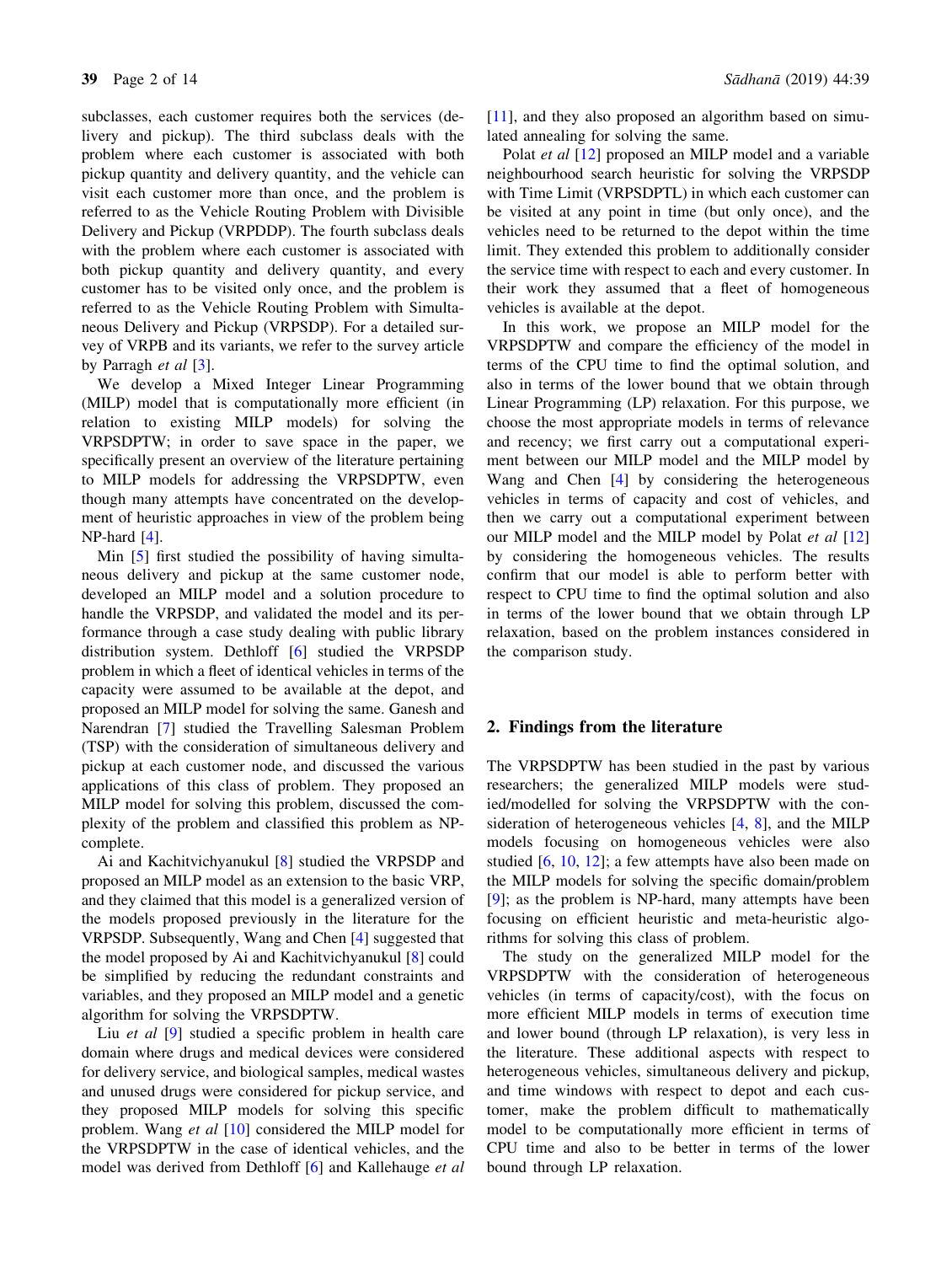#### 3. Contributions of the study

The contributions of this work are four-fold.

• The work proposes an efficient MILP model for solving the VRPSDPTW.

We propose an MILP model for the VRPSDPTW and compare the efficiency of the model in terms of the CPU time to find an optimal solution, and the model uses nodespecific variables to model the capacity and time window constraints, without using vehicle index on the decision variable that tracks the use/existence of a particular arc (in the transportation network) in the final solution; this approach helps in reducing the number of binary variables, as against the model by Wang and Chen [\[4](#page-13-0)] for solving the VRPSDPTW, and also against the model by Polat et al [\[12](#page-13-0)] for solving the VRPSDPTL.

• The work reports better performance of the proposed MILP model against the models available in the literature, in terms of the CPU time, to find the optimal solution.

In order to evaluate the performance of the proposed MILP model, a comparison study is made between the proposed MILP model and the MILP model available in literature for the VRPSDPTW [[4\]](#page-13-0) with the consideration of heterogeneous vehicles. Our study indicates that the proposed MILP model performs better in terms of the execution time to solve each of the randomly generated problem instances, compared with the MILP model developed by Wang and Chen [\[4](#page-13-0)]; the respective results are presented in tables  $7$  and  $8$  (in section  $7.1$ ).

We also carry out a comparison study between the proposed MILP model and the MILP model available in literature for the VRPSDPTL [\[12](#page-13-0)] with the consideration of homogeneous vehicles. Our study indicates that the proposed MILP model is competitive in terms of the execution time to solve each of the randomly generated problem instances, compared with the MILP model developed by Polat *et al* [[12\]](#page-13-0); the respective results are presented in table [9](#page-11-0) (in section [7.2\)](#page-10-0).

• The work reports the superior performance of the proposed MILP model against the models available in the literature, in terms of the lower bound that the models generate through LP relaxation.

Our study indicates that the proposed MILP model (with the consideration of heterogeneous vehicles) gives superior lower bound (through LP relaxation, when we relax the binary constraints on the respective models) compared with the MILP model developed by Wang and Chen [[4\]](#page-13-0); the respective results are presented in tables [7](#page-9-0) and [8](#page-10-0) (in section [7.1](#page-9-0)). The study also indicates that the proposed MILP model (with the consideration of homogeneous vehicles) reports tighter lower bound (through LP relaxation, when

we relax the binary constraints on the respective models), compared with the MILP model developed by Polat et al  $[12]$  $[12]$ ; the respective results are presented in table [9](#page-11-0) (in section [7.2\)](#page-10-0).

• The work also discusses a specific scenario with respect to the feasibility of existing MILP model by Wang and Chen [[4\]](#page-13-0), and proposes a modification to resolve the feasibility issue.

#### 4. Problem description and assumptions

The VRPSDPTW is a routing problem with additional constraints in which a customer requires a simultaneous service of delivery and pickup, the complete service has to be done on a single visit by a vehicle and also the service has to be offered in the time window preferred by the respective customer. This additional aspect of considering the specific time window for each customer enables the customer to accept/receive the service at a preferred/convenient time window.

The objective of the problem is to find optimal routes in terms of routing cost such that the cumulative load of the vehicle is maintained below its capacity for every customer and also at the depot; the objective is also to route/schedule the vehicle such that the service is offered at the preferred time window specified by each customer.

The VRPSDPTW is generally defined as follows: customers are given, and each customer requires a given shipment to be delivered as a part of the forward supply service and another load to be picked up as a part of the reverse recycling service, on the same visit to the customer within a defined time period. A set of vehicles (with capacity restrictions) is ready to provide the service to the customers at the distribution centre (DC); each vehicle can be assigned at most to a single route as assumed in VRP class of problems [\[2](#page-13-0)]; each vehicle begins the trip from DC, provides service to the customers in the route and completes the trip at collection centre (CC). The objective of the problem is to minimize the number of vehicles and total travelling costs in order to satisfy both pickup service and delivery service such that the total load of the vehicle is below the vehicle capacity at each and every point in the route.

The VRPSDPTW is illustrated in figure [1.](#page-3-0) In this example, two vehicles are available at the depot with different capacities; the pickup/delivery service has to be offered to 7 customers, and each customer has a preferred time period/window in which the service has to be offered; in this example, vehicle 1 starts from the depot, provides the service to customer 5, then proceeds to customer 2, subsequently visits customer 6, finally provides the service to customer 1 and returns to the depot; vehicle 2 starts from the depot, provides the service to customer 7, subsequently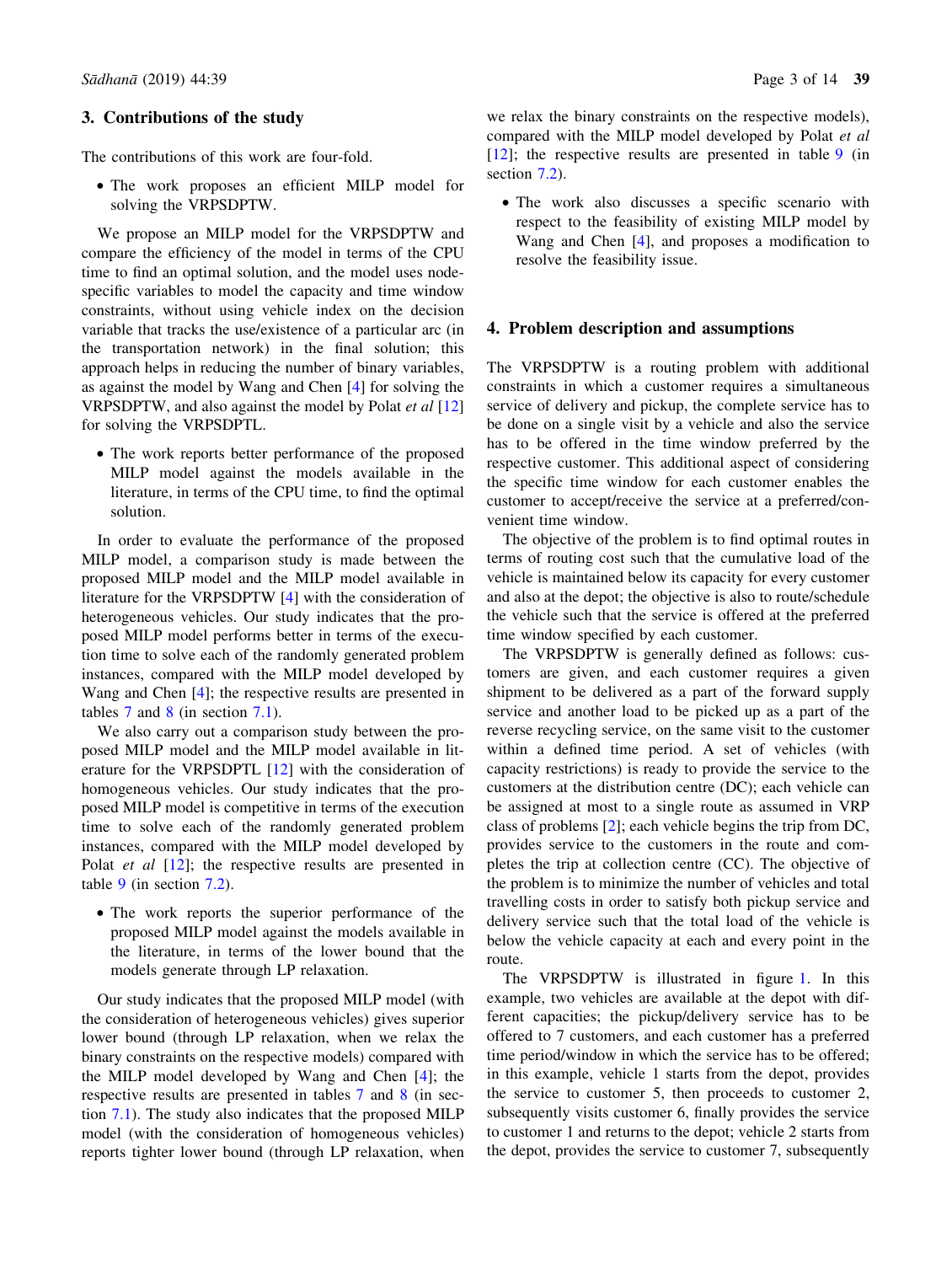<span id="page-3-0"></span>

Figure 1. Illustrative example for the VRPSDPTW.

provides the service to customer 4, finally offers service to customer 3 and returns to the depot.

In section 5, we propose an MILP model for the VRPSDPTW; in section [6,](#page-5-0) we discuss the salient features of the proposed MILP model and the advantages of the proposed MILP model against the models available in the literature; subsequently, in section [7](#page-8-0), we present a comparison study of our MILP model with the models available in the literature for the VRPSDPTW and VRPSDPTL.

## 5. Proposed MILP model for the VRPSDPTW

#### 5.1 Notations

| N          | total number of customers; DC/CC is represented by                                   |
|------------|--------------------------------------------------------------------------------------|
|            | node 0                                                                               |
| V          | total number of available vehicles                                                   |
| $c_{i,j}$  | travel distance (i.e., routing cost) between node $i$ and                            |
|            | $\mathcal I$                                                                         |
| $t_{i,j}$  | travelling time between node $i$ and $j$                                             |
| $a^0$      | earliest start time of any vehicle from DC                                           |
| $a^i$      | earliest start time of service at customer i                                         |
| $b^0$      | latest arrival time of any vehicle to CC                                             |
| $b^i$      | latest start time of service at customer i                                           |
| $C^{k}$    | capacity of vehicle $k$ (i.e., heterogeneous vehicles are                            |
|            | assumed)                                                                             |
| $S_i$      | service time of customer <i>i</i>                                                    |
| $p_i$      | pickup quantity of customer i                                                        |
| $d_i$      | delivery quantity of customer $i$                                                    |
| $fixed_k$  | dispatching cost of vehicle $k$ , a fixed/overhead cost                              |
| α          | a constant representing the trade-off between                                        |
|            | dispatching cost and routing cost                                                    |
| node $N+k$ | a fictitious start node with respect to vehicle $k$ , acting                         |
|            | corresponding to DC as the start of the route; we                                    |
|            | have $c_{N+k,j} = c_{0,j}, \forall j, k$ and $t_{N+k,j} = t_{0,j}, \forall j, k$     |
| node       | a fictitious end node with respect to vehicle $k$ , acting                           |
| $N+V+k$    | corresponding to CC as the end of the route; we                                      |
|            | have $c_{i,N+V+k} = c_{i,0}, \forall i, k$ and $t_{i,N+V+k} = t_{i,0}, \forall i, k$ |

| M1             | a large value, and its value is defined as follows:                                     |
|----------------|-----------------------------------------------------------------------------------------|
|                | $\left(\max_{0 \le i \le N} c_{i,j}\right) \times (N+2)$                                |
| М2             | a large value, and its value is defined as follows:                                     |
|                | $\left(\max_{0\leq i\leq N, 0\leq j\leq n} t_{i,j}\right)\times (N+2)+\sum_{i=1}^N s_i$ |
| M <sup>3</sup> | a large value, and its value is defined as follows:                                     |
|                | $2 \times (\max_{1 \leq k \leq V} c^k)$                                                 |

# 5.2 Decision variables

| $x_{i,j}$            | assigned with the value 1 when the arc between             |
|----------------------|------------------------------------------------------------|
|                      | customer $i$ and customer $j$ is selected as a part of the |
|                      | routing plan, 0 otherwise                                  |
| $x_{N+k,j}$          | assigned with the value 1 when the arc between node        |
|                      | $N+k$ and customer <i>i</i> is selected as a part of the   |
|                      | routing plan, 0 otherwise                                  |
| $x_{i,N+V+k}$        | assigned with the value 1 when the arc between             |
|                      | customer i and node $N+V+k$ is selected as a part of       |
|                      | the routing plan, 0 otherwise                              |
| $del_{i,k}$          | assigned with the value 1 when customer $i$ is assigned to |
|                      | vehicle $k$ , 0 otherwise                                  |
| $delv_k$             | assigned with the value 1 when vehicle $k$ is used in the  |
|                      | solution, 0 otherwise                                      |
| $load_k^0$           | load of vehicle $k$ when it starts from DC                 |
| start $_{\iota}^{0}$ | starting time of vehicle $k$ when it starts from DC        |
| $ld_i$               | load on vehicle after completing the service at customer   |
|                      |                                                            |
| $dist_i$             | total distance travelled up to customer $i$                |
| St <sub>i</sub>      | starting time of the service at customer $i$               |
|                      |                                                            |

The proposed MILP model uses node-specific variables to model the load of the vehicle and time window constraints, and uses three sets of two-dimensional binary variables to track the routes and their associated vehicles.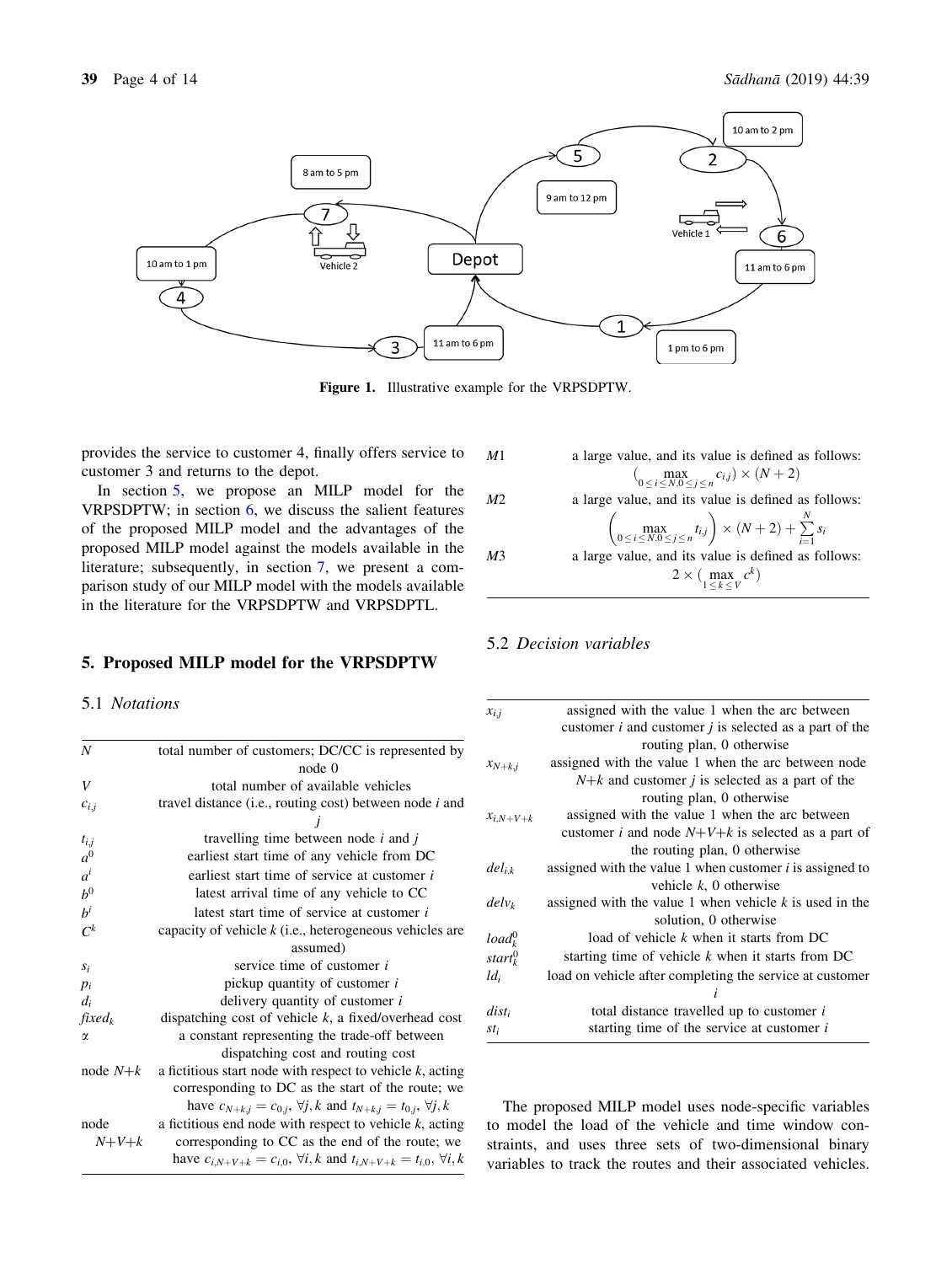<span id="page-4-0"></span>The proposed MILP model also uses fictitious node for each vehicle with respect to DC and CC in order to model the start of the trip from DC and end of the trip to DC. The objective of the problem is to find the optimal routing plan with respect to the total cost, which includes the routing cost and the fixed cost for the vehicles, as given in Eq. (1) (the same as that given in Wang and Chen [\[4](#page-13-0)]).

Minimize

$$
Z = \alpha \times \sum_{i=1}^{N} \sum_{j=1}^{N} (x_{i,j} \times c_{i,j}) + \alpha \times \sum_{j=1}^{N} \sum_{k=1}^{V} (x_{N+k,j} \times c_{0,j}) + \alpha \times \sum_{i=1}^{N} \sum_{k=1}^{V} (x_{i,N+V+k} \times c_{i,0}) + (1 - \alpha) \times \sum_{k=1}^{V} (delv_k \times fixed_k)
$$
\n(1)

subject to the following constraints.

Constraint (2) restricts that each customer should be allocated to only a single vehicle:

$$
\sum_{k=1}^{V} del_{i,k} = 1, \quad i = 1, 2, \dots, N
$$
 (2)

Constraints (3) and (4) are introduced with respect to the fictitious nodes (specific for each vehicle), in order to allocate them to the corresponding vehicle:

$$
del_{N+k,k} = 1, \quad k = 1, 2, \dots, V
$$
 (3)

$$
del_{N+V+k,k} = 1, \quad k = 1, 2, \dots, V \tag{4}
$$

Constraint (5) represents that a customer can be allocated to a vehicle only when the corresponding vehicle is used in the final solution:

$$
del_{i,k} \leq delv_k
$$
,  $i = 1, 2, ..., N$  and  $k = 1, 2, ..., V$  (5)

Constraints  $(6)$ – $(9)$  ensure that the customers belonging to the same route are allocated to the same vehicle; specifically, Constraints  $(6)$ – $(8)$  ensure that when the route is directly between two nodes in the transportation network, then they should be allocated to the same vehicle (for example,  $del_{i,k} = del_{j,k}$ ). If nodes i and j are not allocated to the same vehicle k, then  $x_{i,j} = 0$ ; however, if they are allocated to the same vehicle k, then  $x_{i,j}$  can be 0 or 1, based on the routing plan.

$$
del_{i,k} - del_{j,k} \le (1 - x_{i,j}), \quad i,j = 1,2,...,N, \ i \ne j \text{ and } k
$$
  
= 1,2,...,V (6)

$$
del_{N+k,k} - del_{i,k} \leq (1 - x_{N+k,i}), \quad i = 1, 2, ..., N \text{ and } k = 1, 2, ..., V
$$

 $(7)$ 

$$
del_{N+V+k,k} - del_{i,k} \le (1 - x_{i,N+V+k}), i = 1, 2, ..., N \text{ and } k
$$
  
= 1, 2, ..., V (8)

$$
del_{i,k} \le 1 - x_{N+k,N+V+k}, i = 1, 2, ..., N \text{ and } k = 1, 2, ..., V
$$
\n(9)

Constraints  $(10)$  and  $(11)$  ensure that either each vehicle starts from a depot to serve a particular customer, or it is not being utilized, and thereby the vehicle directly makes a visit between fictitious nodes:

$$
\sum_{j=1}^{N} x_{N+k,j} + x_{N+k,N+V+k} = 1, \quad k = 1, 2, ..., V \qquad (10)
$$

$$
\sum_{i=1}^{N} x_{i,N+V+k} + x_{N+k,N+V+k} = 1, k = 1, 2, ..., V \qquad (11)
$$

Constraints  $(12)$  and  $(13)$  indicate that the total number of arcs selected in the final solution, before and after visiting a customer/fictitious node, should be equal to 1:

$$
\sum_{j=1}^{N} x_{i,j} + \sum_{k=1}^{V} x_{i,N+V+k} = 1, \quad i = 1, 2, ..., N \tag{12}
$$

$$
\sum_{i=1}^{N} x_{i,j} + \sum_{k=1}^{V} x_{N+k,j} = 1, \ \ j = 1, 2, ..., N \qquad (13)
$$

Constraint (14) ensures that either the vehicle is being utilized for providing service to the customer or the vehicle directly makes a visit between fictitious nodes:

$$
\sum_{i=1}^{N} del_{i,k} + x_{N+k,N+V+k} \ge 1, \ \ k = 1, 2, ..., V \qquad (14)
$$

The approach of having a separate set of fictitious nodes, specific to each vehicle for DC and CC, helps modelling Constraints  $(15)$  and  $(16)$ . These constraints make sure that when a customer is visited as first/last customer in the route, then the respective customer is also allocated to the same vehicle.

$$
x_{N+k,i} \leq del_{i,k}, i = 1, 2, ..., N
$$
 and  $k = 1, 2, ..., V$  (15)

$$
x_{i,N+V+k} \leq del_{i,k}, i = 1,2,...,N
$$
 and  $k = 1,2,...,V$  (16)

Constraints  $(17)$ – $(21)$  $(21)$  are introduced to restrict the subtours in the route sequence in addition to the distance-related constraints (Constraints  $(22)$  $(22)$ – $(24)$  $(24)$ ), which further governs the sub-tour elimination:

$$
x_{i,i} = 0, \quad i = 1, 2, \dots, N \tag{17}
$$

$$
x_{i,j} + x_{j,i} \le 1, \quad i = 1, 2, ..., N - 1 \text{ and } j
$$
  
=  $i + 1, i + 2, ..., N$  (18)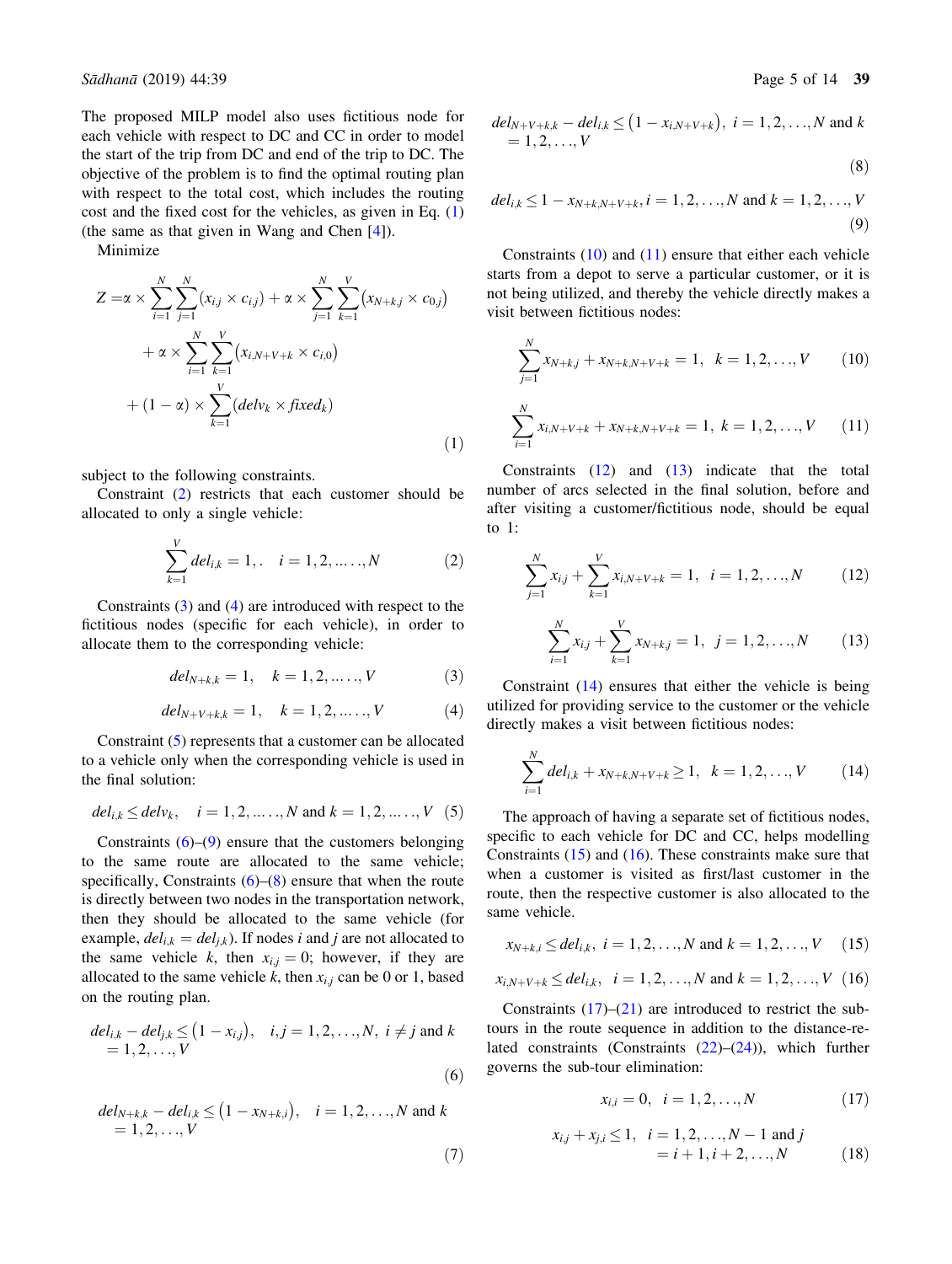<span id="page-5-0"></span>
$$
x_{N+V+k,j} = 0, j = 1, 2, ..., N \text{ and } k = 1, 2, ..., V \quad (19)
$$

$$
x_{i,N+k} = 0, i = 1, 2, ..., N \text{ and } k = 1, 2, ..., V \qquad (20)
$$

$$
x_{N+V+k,N+k} = 0, \ \ k = 1, 2, ..., V \tag{21}
$$

Constraints  $(22)$ – $(24)$  represent that if the arc between two nodes is selected/available as a part of the travel plan, then the distance travelled to reach the second node from the first node is equal to the travel distance between them:

$$
dist_i \ge c_{0,i} - M1 \times (1 - x_{N+k,i}), \quad i = 1, 2, ..., N \text{ and } k
$$
  
= 1, 2, ..., V (22)

$$
distj \geq disti + cij - M1 \times (1 - xij), i, j
$$
  
= 1, 2, ..., N and  $i \neq j$  (23)

$$
dist_{N+V+k} \geq dist_i + c_{i,0} - M1 \times (1 - x_{i,N+V+k}), \quad i
$$
  
= 1, 2, ..., N and  $k = 1, 2, ..., V$  (24)

Constraints  $(25)-(27)$  denote that if the arc between customers  $i$  and  $j$  is selected as a part of the routing plan, then the time to provide service at customer  $j$  should be later than the time to provide service at customer  $i$ , and should be more than the time to travel from customer  $i$  to customer j:

$$
st_i \geq start_k^0 + t_{0,i} - M2 \times (1 - x_{N+k,i}), \quad i = 1, 2, ..., N \text{ and } k = 1, 2, ..., V
$$
 (25)

$$
st_j \ge st_i + s_i + t_{i,j} - M2 \times (1 - x_{i,j}), \quad i, j
$$
  
= 1, 2, ..., N and  $i \ne j$  (26)

$$
st_i + s_i + t_{i,0} \times x_{i,N+V+k} \le b^0, \ \ i = 1,2,...,N \text{ and } k
$$
  
= 1,2,...,V (27)

Constraint (28) ensures that the load of a vehicle at any point in route should be less than the capacity of the vehicle:

$$
ld_i \leq \sum_{k=1}^{V} del_{i,k} \times C^k, \quad i = 1, 2, ..., N \qquad (28)
$$

Constraint (29) limits the initial load of the vehicle when it starts from the DC:

$$
load_k^0 = \sum_{i=1}^N del_{i,k} \times d_i, \ \ k = 1, 2, ..., V \qquad (29)
$$

Constraints  $(30)$  and  $(31)$  represent the cumulative load of a vehicle after visiting a particular customer:

$$
ld_i \geq load_k^0 - d_i + p_i - M3 \times (1 - x_{N+k,i}), \quad i
$$
  
= 1, 2, ..., N and  $k = 1, 2, ..., V$  (30)

$$
ld_j \geq ld_i - d_j + p_j - M3 \times (1 - x_{i,j}), i, j
$$
  
= 1, 2, ..., N and  $i \neq j$  (31)

Constraints  $(32)$ – $(36)$  represent the bounds for the respective decision variables:

$$
a^0 \leq start_k^0 \leq b^0, \ \ k = 1, 2, ..., V \tag{32}
$$

$$
a^i \le st_i \le b^i, \quad i = 1, 2, \dots, N \tag{33}
$$

$$
0 \leq load_k^0 \leq C^k, \ k = 1, 2, ..., V \tag{34}
$$

$$
0 \le l d_i \le \max_{1 \le k \le V} C^k, \ \ i = 1, 2, ..., N \tag{35}
$$

$$
0 \le dist_i \le M1, \ \ i = 1, 2, ..., N \tag{36}
$$

## 5.3 Additional observations

In the proposed MILP model, Constraints  $(25)$  and  $(26)$ are used to define the starting time of the service for each customer, and these constraints define only the lower limit for starting the service at the respective customer (as assumed/modelled by Wang and Chen [\[4](#page-13-0)]), and the same is observed and discussed in section [6.4](#page-6-0); if the objective of the problem is also to get the exact schedule for providing the service for each customer, without inserting any waiting/idle time during the travel, then we have to define Constraints  $(37)$  and  $(38)$  to obtain the exact schedule for providing the service at the respective customer:

$$
st_i \leq starr_k^0 + t_{0,i} + M2 \times (1 - x_{N+k,i}), \quad i
$$
  
= 1, 2, ..., N and  $k = 1, 2, ..., V$  (37)

$$
st_j \le st_i + s_i + t_{i,j} + M2 \times (1 - x_{i,j}), \quad i, j
$$
  
= 1, 2, ..., N and  $i \ne j$  (38)

#### 6. Discussion on the proposed MILP model

In section 6.1, we discuss the salient features of the proposed MILP model, and in section [6.2,](#page-6-0) we discuss the advantages of the proposed MILP model over the MILP models by Wang and Chen [\[4](#page-13-0)] and Polat et al [\[12](#page-13-0)]. In section [6.3,](#page-6-0) we present a numerical example for the VRSDPTW; in section [6.4](#page-6-0), we discuss the possible infeasibility with respect to the implementation of an existing MILP model by Wang and Chen [[4\]](#page-13-0) for a particular scenario, and propose a constraint to their model to address the feasibility issue.

## 6.1 Salient features of the proposed MILP model

We have modelled the VRPSDPTW using three sets of two-dimensional binary variables, and the purpose/usage of these variables is described in this section.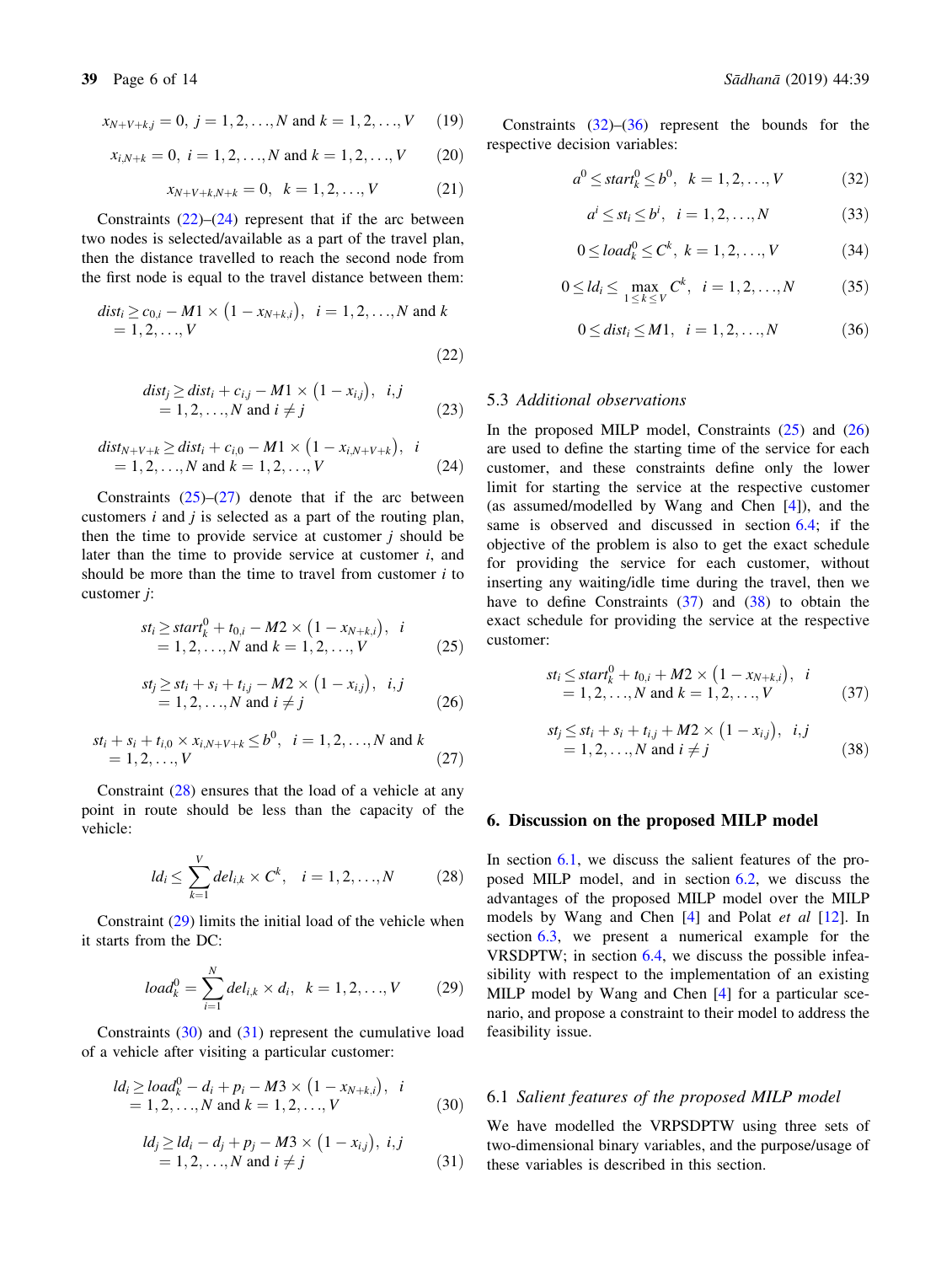- <span id="page-6-0"></span>• In the proposed MILP model, the first set of binary variables (namely  $x_{i,j}$ ;  $x_{N+k,j}$  and  $x_{i,N+V+k}$ ) is used to track the immediate precedence between customers in the final route.
- The second set of binary variables  $(del_{ik})$  is used to model the allocation of customers to specific vehicle, and its related constraints.
- The third set of binary variables  $(delv_k)$  is used to make a decision about the usage of a particular vehicle in the final solution.

These variables are linked through binding constraints  $(5)$  $(5)$  and  $(6)$  $(6)$ – $(9)$  $(9)$ , and these constraints also act as a set of tight constraints to produce a tighter lower bound (when we relax the binary variables through LP relaxation). Con-straint ([5\)](#page-4-0) links the binary variables  $del_{i,k}$  and  $del_{v_k}$  to make sure that a customer can be allocated to vehicle only when the corresponding vehicle is selected in the final solution. Constraints [\(6](#page-4-0))–[\(9](#page-4-0)) link the binary variables  $x_{i,j}$  and  $del_{i,k}$  to make sure that whenever the arc between two customer is selected in the route, then the respective customers are also allocated to the same vehicle.

## 6.2 Advantages of the proposed MILP model

Following are the advantages of the proposed MILP model (for having three sets of two-dimensional binary variables) in comparison with the MILP model by Wang and Chen [\[4](#page-13-0)] and Polat et al [[12\]](#page-13-0):

- In the proposed MILP model there are  $V + (N + V \times$  $2^2 + (N + V \times 2) \times V$  in total, out of which V binary variables  $(delv_k)$  are used to track usage of vehicle in the final solution,  $(N + V \times 2)^2$  binary variables  $(x_{i,j})$ are used to track the direct precedence between two customers in the route and  $(N + V \times 2) \times V$  binary variables  $(del_{i,k})$  are used to model the allocationrelated constraints.
- In the MILP models by Wang and Chen [[4\]](#page-13-0) and Polat *et al* [[12\]](#page-13-0), there are  $(N + 1)^2 \times V$  binary variables, which is mainly due to the fact that the same set of binary variables  $(x_{i,j,k})$  has been used to track the direct precedence as well as to track the allocation of customers to vehicle.
- In the proposed MILP model, we use three different set of binary variables  $(delv_k, del_{i,k}$  and  $x_{i,j})$  and link them through the binding constraints (Constraints  $(5)-(9)$  $(5)-(9)$  $(5)-(9)$  $(5)-(9)$  $(5)-(9)$ ), and this helps to reduce the number of binary variables significantly to  $V + (N + V \times 2)^2 + (N + V \times 2) \times V$ from  $(N+1)^2 \times V$ .
- In the proposed MILP model, the active number of binary variables with respect to fictitious nodes is further reduced using Constraints [\(19](#page-5-0))–([21\)](#page-5-0).
- The separate set of binary variables specific to vehicle usage  $(delv_k)$  in the proposed MILP model helps to

obtain a tighter lower bound (through LP relaxation by relaxing the binary variables), in comparison with the lower bound that we obtain from the MILP models by Wang and Chen [[4\]](#page-13-0) and Polat et al [\[12](#page-13-0)]; this is because in the proposed MILP model, the entire set of variables  $(x_{i,j}; x_{N+k,j}$  and  $x_{i,N+V+k}$ ) in the final route is indirectly used to derive/determine the vehicle usage  $(delv_k)$ , whereas only a single variable per route  $(x_{0,j,k})$  that tracks the direct precedence between DC and customer node is used to track the vehicle usage in the model by Wang and Chen [\[4](#page-13-0)]. This improvement in the lower bound also helps the solver to execute the proposed MILP model relatively faster, in comparison with the MILP model by Wang and Chen [[4\]](#page-13-0).

## 6.3 A numerical example for the VRPSDPTW: proposed MILP model

For the purpose of numerical illustration, we have taken a specific problem instance; details related to the co-ordinates of the nodes (in  $(X, Y)$  plane) are given in table [1,](#page-7-0) and the travel time/distance for any pair of nodes is calculated as the straight line distance between these nodes. The details specific to pickup and delivery quantities and time window and service time with respect to each customer are also presented in table [1](#page-7-0). The details related to vehicle-specific parameters are presented in table [2.](#page-7-0) The cost of travel  $(c_{i,j})$ between customer  $i$  and customer  $j$  is expressed in terms of time  $(t_{i,j})$  in this problem instance.

When we execute the proposed MILP model for this example, two routes are formed; the corresponding values of the decision variables are presented in table [3;](#page-7-0) the Z value for the solution is 198.10 and we have assigned 0.5 as the value for the trade-off parameter  $\alpha$  with respect to cost functions as assumed by Wang and Chen [[4\]](#page-13-0).

- Route for Vehicle 1 with respect to customer sequence is (9,10); the vehicle starts from depot, serves (simultaneous service of delivery and pickup) the set of customers {9,10}, in this sequence, and returns to depot.
- Route for Vehicle 2 with respect to customer sequence is  $(2,6,7,8,5,3,1,4)$ ; the vehicle starts from depot, serves (simultaneous service of delivery and pickup) the set of customers  $\{2,6,7,8,5,3,1,4\}$ , in this sequence, and returns to depot.

# 6.4 Discussion of the existing MILP model by Wang and Chen [\[4\]](#page-13-0), and our proposed modification

We observe that the MILP model proposed by Wang and Chen [\[4](#page-13-0)] results in an infeasible solution in the scenario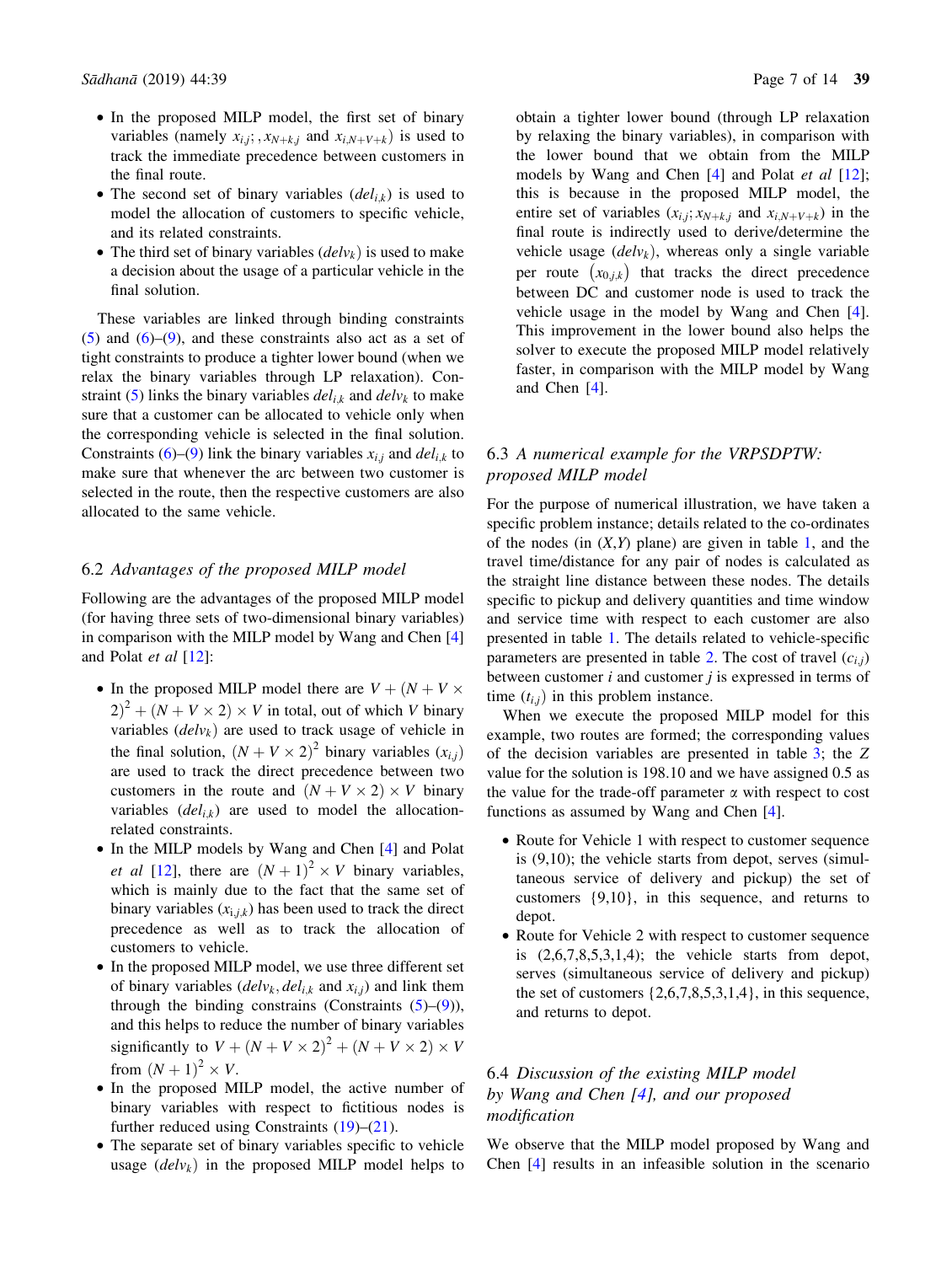| Node           | X  | Y  | Delivery quantity | Pickup quantity | Earliest start time | Latest arrival time | Service time |
|----------------|----|----|-------------------|-----------------|---------------------|---------------------|--------------|
| $\Omega$       | 40 | 31 | 0                 | 0               | $\Omega$            | 240                 |              |
|                | 25 | 85 | 20                | 10              | 67                  | 191                 | 10           |
| 2              | 22 | 75 | 30                | 32              | 32                  | 97                  | 10           |
| 3              | 22 | 85 | 10                | 12              | 101                 | 146                 | 10           |
| $\overline{4}$ | 20 | 80 | 40                | 35              | 71                  | 193                 | 10           |
| 5              | 20 | 85 | 20                | 29              | 40                  | 113                 | 10           |
| 6              | 18 | 75 | 20                |                 | 55                  | 164                 | 10           |
| 7              | 15 | 75 | 20                | 28              | 69                  | 118                 | 10           |
| 8              | 15 | 80 | 10                | 14              | 56                  | 155                 | 10           |
| 9              | 10 | 35 | 20                | 15              | 51                  | 160                 | 10           |
| 10             | 10 | 40 | 30                | 40              | 90                  | 177                 | 10           |

<span id="page-7-0"></span>Table 1. Problem instance details – customers.

Table 2. Problem instance details – vehicles.

| Vehicle | Dispatching cost | Capacity |
|---------|------------------|----------|
|         | 94               | 200      |
|         | 104              | 200      |

Table 3. Values of the decision variables: proposed MILP model.

| Decision variable | Value | Decision variable | Value  |
|-------------------|-------|-------------------|--------|
| $x_{2,6}$         |       | $del_{1,2}$       |        |
| $x_{6,7}$         |       | $del_{2,2}$       |        |
| $x_{7,8}$         | 1     | $del_{3,2}$       |        |
| $x_{8.5}$         | 1     | $del_{4,2}$       |        |
| $x_{5,3}$         | 1     | $del_{5,2}$       |        |
| $x_{3,1}$         | 1     | $del_{6,2}$       |        |
| $x_{1,4}$         | 1     | $del_{7,2}$       |        |
| $x_{12,2}$        | I     | $del_{8,2}$       |        |
| $x_{4,14}$        | 1     | $del_{9,1}$       |        |
| $x_{11,9}$        | 1     | $del_{10.1}$      |        |
| $x_{9,10}$        | 1     | Ζ                 | 198.10 |
| $x_{10,13}$       |       |                   |        |

where the dispatching cost of a particular vehicle is less compared with other vehicles and the capacity of that particular vehicle is large enough to accommodate more customers. In this scenario, the model tries to optimize the objective function by assigning the same vehicle for multiple routes because the objective function concentrates on minimizing the number of vehicles used in the final solution in addition to minimizing the total travel distance. All these are explained with the help of the following example. In addition, the model yields an infeasible solution that is evident from the simultaneous visit of two customers during the same time window, in spite of these two customers being in different routes.

In the example presented in tables 4[–6](#page-8-0), dispatching centre (DC) is the same as collection centre (CC), which is

Table 4. Problem instance details – vehicles.

| Vehicle<br>number<br>k) | Dispatching<br>cost per<br>vehicle | Earliest<br>departure<br>time | Latest<br>arrival<br>time | Capacity |
|-------------------------|------------------------------------|-------------------------------|---------------------------|----------|
|                         | 90                                 |                               | 400                       | 400      |
|                         | 100                                |                               | 400                       | 400      |

Table 5. Problem instance details – customers.

| Customer<br>number $i$ | quantity | Pickup Delivery<br>quantity | Earliest<br>departure<br>time | Latest<br>arrival<br>time | Service<br>time |
|------------------------|----------|-----------------------------|-------------------------------|---------------------------|-----------------|
|                        | 180      | 120                         |                               | 70                        | 10              |
|                        | 80       | 150                         |                               | 70                        | 10              |

node 0, and there are two customers who require service from DC/CC. Two vehicles are available at the DC to provide service to the customers. We have assigned 0.5 as the value for the trade-off parameter  $\alpha$  with respect to cost functions. The problem instance details with respect to the vehicles are given in table 4, and the problem instance details for customers and the travel distance/time with respect to transportation network are given in tables 5 and [6,](#page-8-0) respectively. The cost of travel  $(c_{i,j})$  between customer i and customer j is expressed in terms of time  $(t_{i,j})$  in this problem instance.

When we execute the model by Wang and Chen [[4\]](#page-13-0) for this problem instance, two routes are formed for vehicle 1, and the routes are as follows:

- vehicle 1 starts from DC, serves customer 1 and then returns to CC, and the starting time of service at customer 1 is 70;
- vehicle 1 starts from DC, serves customer 2 and then returns to CC, and the starting time of service at customer 2 is 70.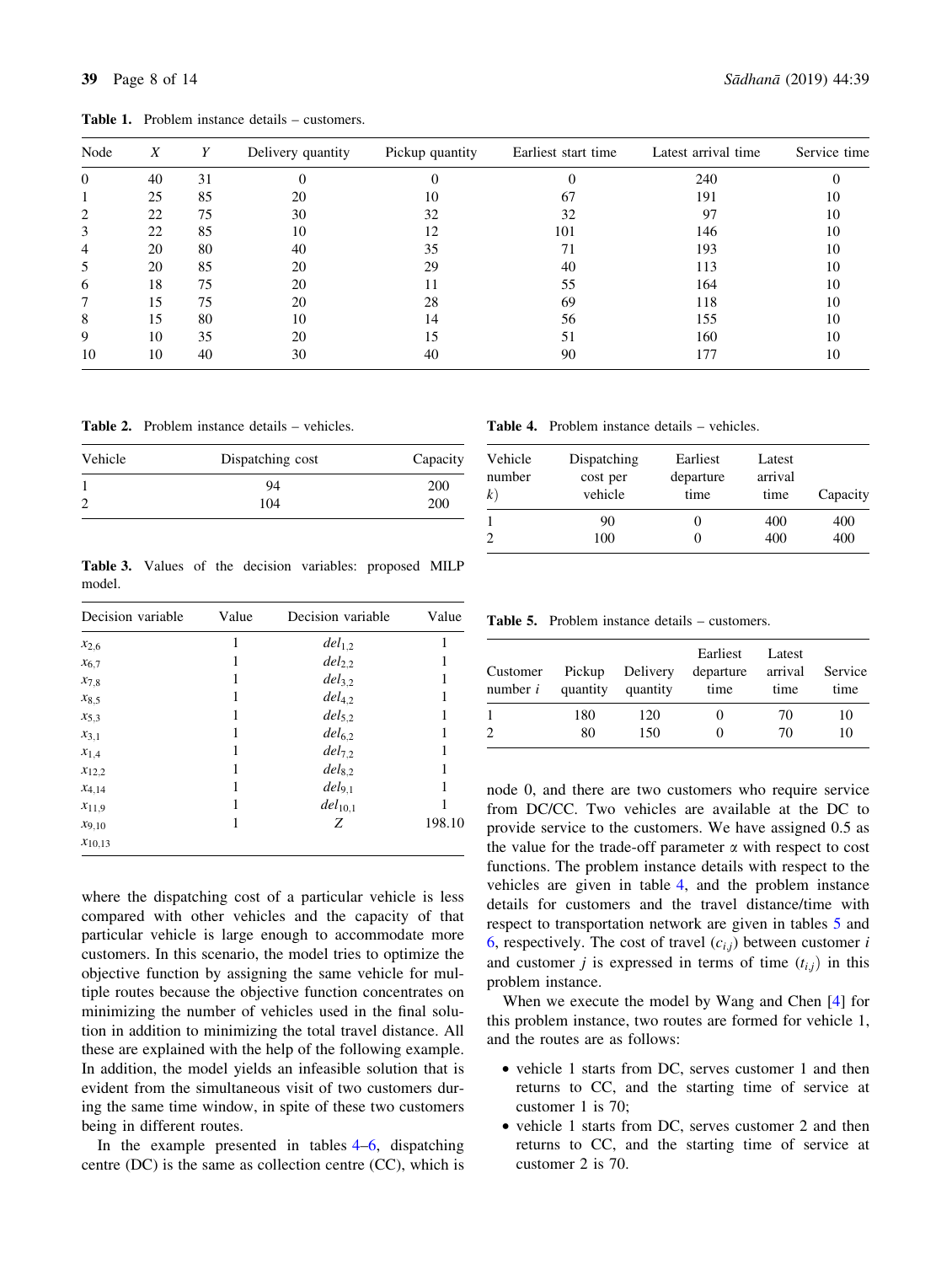<span id="page-8-0"></span>The Z value for this solution is 180. This solution is infeasible in the problem instance because the same vehicle (vehicle 1) is utilized for two routes (i.e., DC – customer 1 – CC and  $DC$  – customer  $2$  – CC), and also the decision variables with respect to the starting time of service at customers 1 and 2 are 70 and 70, respectively. The former aspect contradicts the fact that the same vehicle is utilized for two different routes. The second aspect of the overlap of start and finish times of service at customers 1 and 2 by the same vehicle indicates infeasibility with respect to time.

To address this infeasibility, we include the following constraint to the MILP model by Wang and Chen [\[4](#page-13-0)]. In their model binary variable,  $x_{0,j,k}$  indicates whether the vehicle  $k$  travels directly from DC (node 0) to customer node j. We now add the following:

$$
\sum_{j=1}^{n} x_{0,j,k} \le 1, \quad k = 1, 2, ..., V \tag{39}
$$

This constraint states that for a given vehicle, the total number of arcs selected directly from the DC to the customer nodes should be less than or equal to 1. This constraint helps the model to assign a maximum of only one route to the vehicle. We include Constraint (39) to the model by Wang and Chen [\[4](#page-13-0)]; then when we execute the model, only one route is formed for each vehicle and the solution is presented here:

- vehicle 2 starts from DC, serves customer 1 and then returns to CC, and the starting time of service at customer 1 is 70;
- vehicle 1 starts from DC, serves customer 2 and then returns to CC, and the starting time of service at customer 2 is 70.

The Z value for this solution is 185 and the solution is feasible with respect to start and finish times of service at customers 1 and 2, without any overlap of start/finish times of service by the same vehicle. The same solution is obtained (Z value is 185) when we solve this example using our proposed MILP model; as discussed in section [5.3,](#page-5-0) the starting time of service at both customers 1 and 2 is 70; this is mainly because we define the lower limit only with respect to the starting time of service, which is 50 for customer 1, and 40 for customer 2.

# 7. Computational evaluation of our MILP model and existing MILP models

In this section, we describe the procedure to generate a test problem instance for the VRPSDPTW and VRPSDPTL. In section [7.1](#page-9-0), we present a comparative computational study of the proposed MILP model for the VRPSDPTW and the MILP model available in the literature for the VRPSDPTW (by Wang and Chen [\[4](#page-13-0)]). In section [7.2,](#page-10-0) we present a comparative computational study of the proposed MILP model and the MILP model available in the literature for the VRPSDPTL (by Polat *et al*  $[12]$  $[12]$ ).

In order to evaluate/compare our model with the MILP model by Wang and Chen [\[4](#page-13-0)], we generate 24 random problem instances, varying from 10 customer nodes to 30 customer nodes, by modifying the basic VRPTW instances given by Solomon [[13\]](#page-13-0); later, to evaluate the proposed MILP models with the MILP model by Polat et al  $[12]$  $[12]$ , we generate 13 random problem instances, varying from 10 customer nodes to 20 customer nodes, by modifying the basic VRPTW instances given by Solomon [[13\]](#page-13-0).

Each VRPTW instance by Solomon [[13\]](#page-13-0) belongs to one of the following six types:

- type C1 refers to clusters of customers (based on their locations), with shorter time windows and small vehicle capacity;
- type C2 refers to clusters of customers (based on their locations), with longer time windows and large vehicle capacity;
- type R1 refers to the set of customers whose locations are randomly generated, with shorter time windows and small vehicle capacity;
- type R2 refers to the set of customers whose locations are randomly generated, with longer time windows and large vehicle capacity;
- type RC1 refers to the set of customers whose locations are combination of both clustered and randomly placed locations, with shorter time windows and small vehicle capacity;
- type RC2 refers to the set of customers whose locations are combination of both clustered and randomly placed locations, with longer time windows and large vehicle capacity.

For generating a random problem instance specific to VRPSDPTW, first a specific VRPTW problem instance is selected and then the transportation network structure, time windows, capacity of the vehicles and the delivery quantity demanded by each customer are taken from the selected VRPTW instance, and the pickup quantities are randomly generated in the range of 50%–150% of respective delivery quantities. We split the VRPSDPTW problem instances into two categories and for the first category (12 problem instances), the dispatching cost of vehicle (fixed<sub>k</sub>) is assumed to be the same for all vehicles; it is directly proportional to the average distance

Table 6. Problem instance details – transportation network.

| Nodes          | 0  |    |    |
|----------------|----|----|----|
| $\overline{0}$ | —  | 50 | 40 |
|                | 50 | _  | 80 |
| $\overline{2}$ | 40 | 80 |    |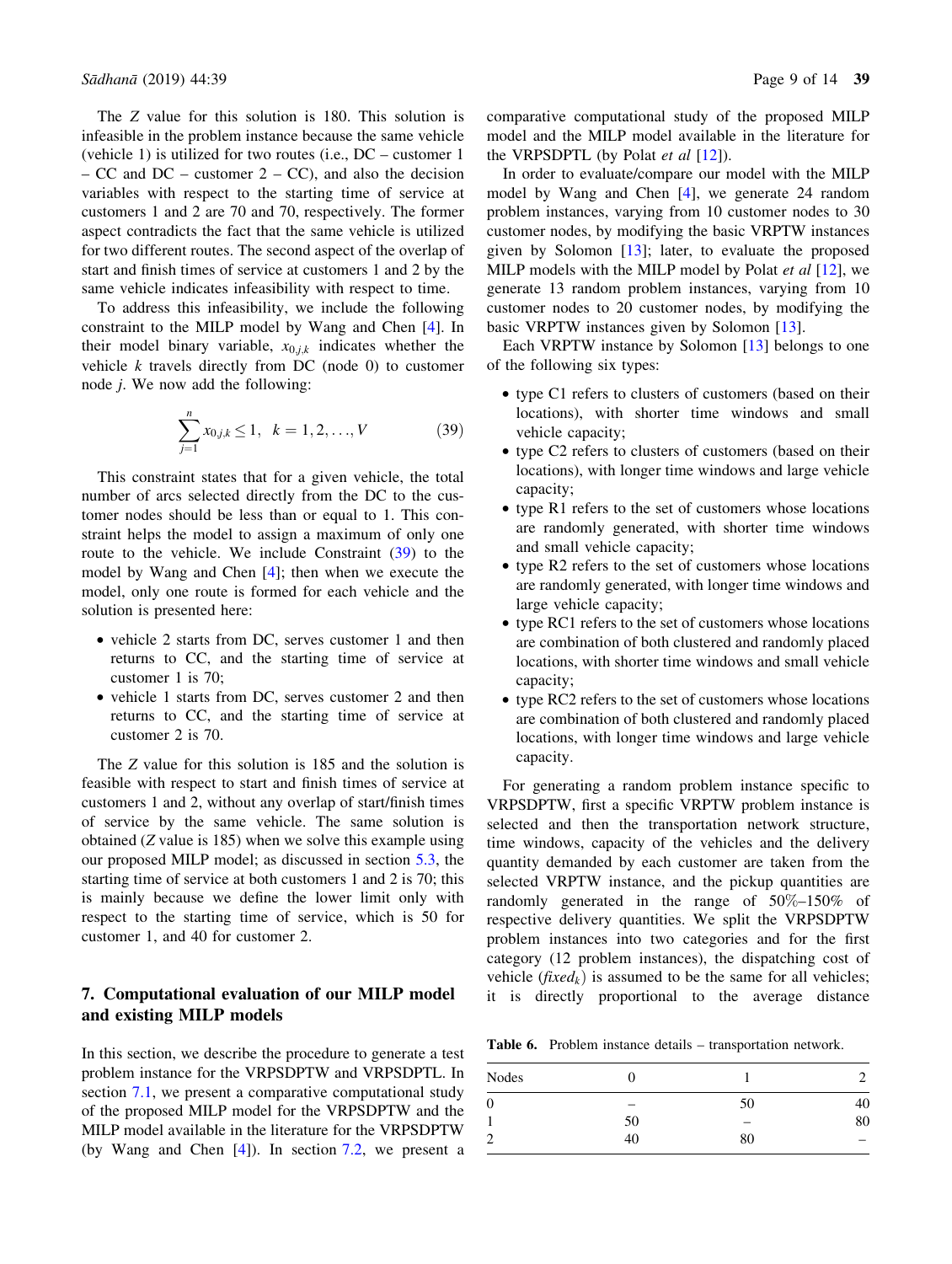<span id="page-9-0"></span>(*AVG DISTANCE*) between any two nodes in the transportation network. The dispatching cost of a vehicle is set as follows:

$$
fixed_k = N \times 0.25 \times AVG\_DISTANCE
$$
 (40)

For the second category of problem instances, the dispatching cost of vehicle (i.e.,  $fixed_k$ ) is assumed to be different for each vehicle, and it is randomly generated in the range of 50%–150% of the ( $N \times 0.25 \times AVG\_DISTANCE$ ), and the remaining parameters are the same as those of the respective instance from the first category.

For generating a random problem instance specific to VRPSDPTL, first a specific VRPTW problem instance is selected; later the transportation network structure, time window specific to depot and the delivery quantity demanded by each customer are taken from the selected VRPTW instance, and the pickup quantities are randomly generated in the range of 50%–150% of respective delivery quantities. The vehicles are assumed to be homogeneous in this case, and hence the capacity of the vehicles is set as the maximum capacity of the available vehicles in the selected VRPTW instance.

The computational experiments have been carried out using an Intel Core i7 processor, 2.80 GHz with 8 GB of RAM, and we have used ILOG CPLEX v12.7 (Academic Version) for solving the MILP models. Note that we have assigned 0.5 as the value for the trade-off parameter  $(\alpha)$ with respect to cost functions for the VRPSDPTW instances, and we have assigned 1.0 as the value for the trade-off parameter  $(\alpha)$  with respect to cost functions for the VRPSDPTL instances because the objective function of the VRPSDPTL focuses only on the routing cost. The cost of travel  $(c_{i,j})$  between customer *i* and customer *j* is expressed in terms of time  $((t_{i,j})$  in these problem instances.

# 7.1 A comparative computational study of our MILP model and the existing MILP model for the VRPSDPTW

To evaluate the performance of the proposed MILP models with the MILP model in the literature, we use the MILP model proposed by Wang and Chen [\[4](#page-13-0)] for the first set/category of instances. For the second set of instances, we include the proposed Constraint  $(39)$  $(39)$  to the model by Wang and Chen [\[4](#page-13-0)], because the problem instances in the second category require the proposed constraint (discussed earlier in section [6.4\)](#page-6-0) to bring in feasibility with respect to solution generated. The problem instances specific to first category of the VRPSDPTW are provided in the link

[https://www.dropbox.com/sh/05c67kv6qqwdc4q/AABS](https://www.dropbox.com/sh/05c67kv6qqwdc4q/AABSrxW8r-YgkqkoSsTJCrwSa?dl=0) [rxW8r-YgkqkoSsTJCrwSa?dl=0](https://www.dropbox.com/sh/05c67kv6qqwdc4q/AABSrxW8r-YgkqkoSsTJCrwSa?dl=0), the problem instances specific to second category of the VRPSDPTW are provided in the link

[https://www.dropbox.com/sh/hggzv1ceas4d0di/AACt6K](https://www.dropbox.com/sh/hggzv1ceas4d0di/AACt6KBChxF2Y1g-jTQApoURa?dl=0) [BChxF2Y1g-jTQApoURa?dl=0](https://www.dropbox.com/sh/hggzv1ceas4d0di/AACt6KBChxF2Y1g-jTQApoURa?dl=0) and a sample set of problem instances are also provided in [Appendix A](#page-11-0).

The results of the comparison evaluation with respect to first set of instances and second set of instances are presented in tables 7 and [8](#page-10-0), respectively. The results clearly indicate that the proposed MILP model performs better than the model proposed by Wang and Chen [[4\]](#page-13-0) in terms of the execution time to find an optimal solution, on the whole. In addition, our MILP model also performs well with the lower bound obtained through LP relaxation (i.e., relaxing the original problem by relaxing the restrictions on the binary variables as  $0 \le x_{i,j} \le 1$ ,  $0 \le delv_k \le 1$ , and  $0 \leq del_{i,k} \leq 1$  in our model and relaxing the restrictions on

Table 7. Computational experience with the proposed MILP model and an existing MILP model for the VRPSDPTW: first category of instances.

| Instance<br>Id | Number of<br>customers | Number of<br>vehicles       | Optimal<br>solution Z | Our Model: CPU<br>time(s) | $LB$ -Our<br>Model | Existing MILP model:<br>CPU time(s) | LB-Existing<br>MILP model |
|----------------|------------------------|-----------------------------|-----------------------|---------------------------|--------------------|-------------------------------------|---------------------------|
|                | 10                     | $\mathfrak{D}$              | 286.70                | 5.42                      | 161.63             | 2.81                                | 73.60                     |
| 2              | 10                     | ↑                           | 240.10                | 2.66                      | 119.99             | 6.69                                | 22.45                     |
| 3              | 10                     | $\mathcal{D}_{\mathcal{L}}$ | 190.83                | 9.45                      | 119.99             | 2.78                                | 24.92                     |
| 4              | 20                     | 4                           | 191.91                | 1794.53                   | 85.91              | 1693.23                             | 44.18                     |
| 5              | 20                     | 4                           | 231.95                | 7.13                      | 85.91              | 13.06                               | 44.12                     |
| 6              | 20                     | 4                           | 252.59                | 6.55                      | 208.02             | 130.13                              | 115.58                    |
| 7              | 20                     | 4                           | 166.79                | 5.64                      | 137.78             | 12.28                               | 63.35                     |
| 8              | 20                     | 4                           | 564.28                | 5.88                      | 208.02             | 11.08                               | 114.87                    |
| 9              | 20                     | 4                           | 420.94                | 459.08                    | 154.51             | #                                   | 42.74                     |
| 10             | 30                     | 6                           | 257.00                | 76.44                     | 103.92             | #                                   | 43.19                     |
| 11             | 30                     | 6                           | 263.78                | 110.88                    | 103.92             | 126.84                              | 43.19                     |
| 12             | 30                     | 6                           | 810.18                | 16.86                     | 243.30             | 218.47                              | 150.20                    |

Note:

LB-Our Model indicates the lower bound that we get from our MILP model through LP relaxation  $(0 \le x_{i,j} \le 1; , 0 \le del_{k} \le 1$  and  $0 \le del_{i,k} \le 1)$ .

LB-Existing MILP model indicates the lower bound that we get from the MILP model by Wang and Chen [\[4](#page-13-0)] through LP relaxation ( $0 \le x_{i,j,k} \le 1$ ). # For problem instances 9 and 10, when we have executed/implemented the model of Wang and Chen for 2 h, the solver is not able to find the optimum within 2 h.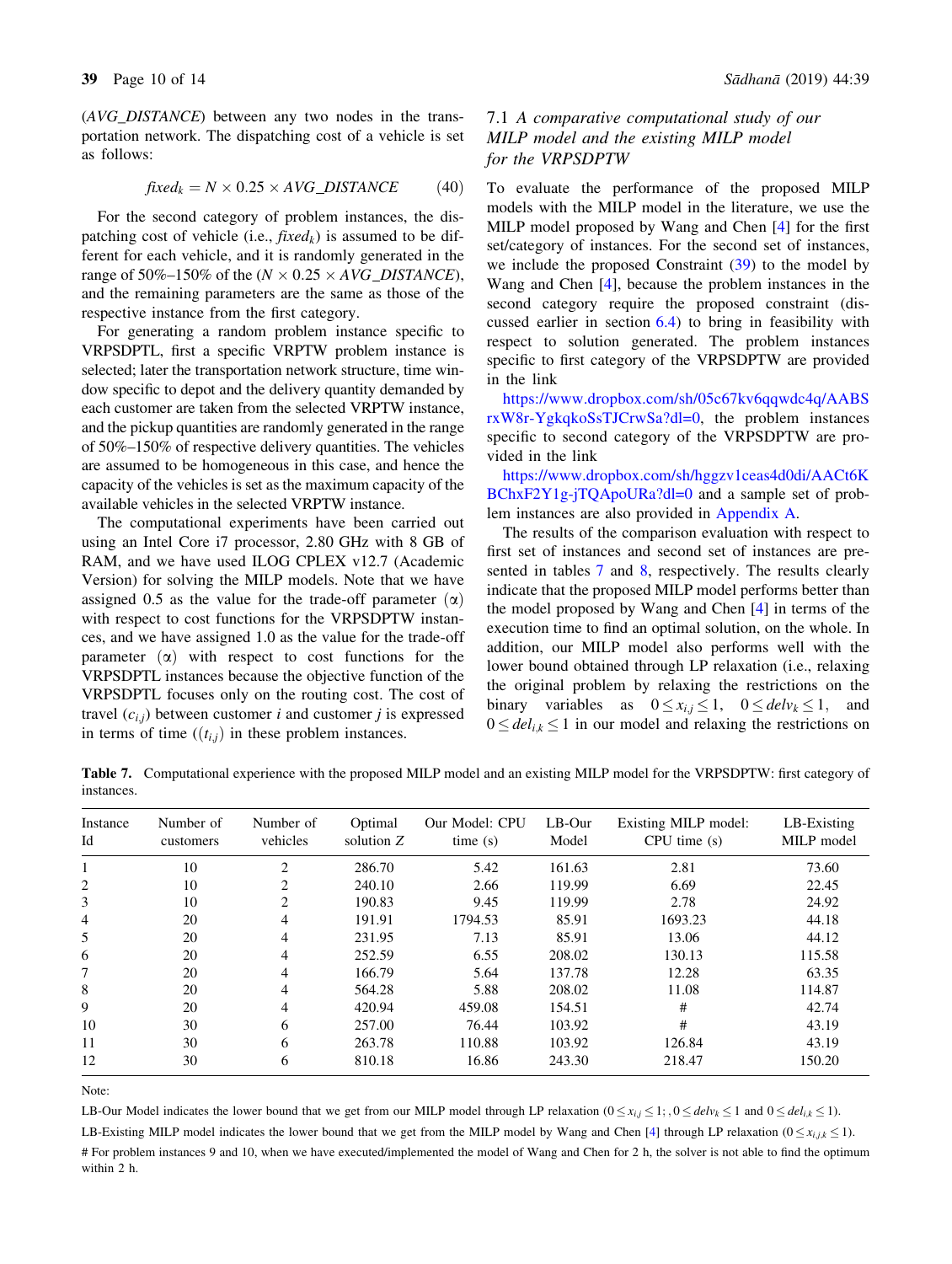<span id="page-10-0"></span>

|               | Table 8. Computational experience with the proposed MILP model and the existing MILP model for the VRPSDPTW: second category |  |
|---------------|------------------------------------------------------------------------------------------------------------------------------|--|
| of instances. |                                                                                                                              |  |

| Instance<br>Id | Number of<br>customers | Number of<br>vehicles | Optimal<br>solution Z | Our Model: CPU<br>time(s) | $LB$ -Our<br>Model | Existing MILP model:<br>CPU time(s) | LB-Existing<br>MILP model |
|----------------|------------------------|-----------------------|-----------------------|---------------------------|--------------------|-------------------------------------|---------------------------|
| 1              | 10                     | $\overline{c}$        | 236.70                | 4.59                      | 133.63             | 2.09                                | 73.60                     |
| 2              | 10                     | 2                     | 198.10                | 1.44                      | 96.94              | 5.26                                | 22.45                     |
| 3              | 10                     | 2                     | 167.33                | 10.95                     | 96.49              | 3.53                                | 24.92                     |
| 4              | 20                     | 4                     | 157.91                | 478.08                    | 68.69              | #                                   | 44.18                     |
| 5              | 20                     | 4                     | 186.45                | 7.55                      | 68.69              | 12.08                               | 44.12                     |
| 6              | 20                     | 4                     | 216.09                | 6.63                      | 171.52             | 126.48                              | 115.58                    |
| 7              | 20                     | 4                     | 139.79                | 5.11                      | 110.78             | 11.27                               | 63.35                     |
| 8              | 20                     | 4                     | 462.78                | 7.91                      | 173.49             | 8.81                                | 114.87                    |
| 9              | 20                     | 4                     | 325.94                | 435.22                    | 119.81             | #                                   | 42.74                     |
| 10             | 30                     | 6                     | 198.50                | 61.97                     | 83.96              | #                                   | 43.19                     |
| 11             | 30                     | 6                     | 205.28                | 104.36                    | 83.96              | 94.01                               | 43.19                     |
| 12             | 30                     | 6                     | 672.68                | 13.34                     | 207.52             | 336.05                              | 150.20                    |

Note:

LB-Our Model indicates the lower bound that we get from our MILP model through LP relaxation  $(0 \le x_{i,j} \le 1; , 0 \le del_{k} \le 1$  and  $0 \le del_{i,k} \le 1)$ .

LB-Existing MILP model indicates the lower bound that we get from the MILP model by Wang and Chen [\[4](#page-13-0)] through LP relaxation ( $0 \le x_{i,j,k} \le 1$ ).

# For problem instances 4, 9 and 10, when we have executed/implemented Wang and Chen's model for 2 h, the solver is not able to find the optimum within 2 h.

the binary variable  $x_{i,j,k}$  as  $0 \le x_{i,j,k} \le 1$  in the model by Wang and Chen [[4\]](#page-13-0)).

We also observe that the lower bound obtained from the MILP model by Wang and Chen [[4\]](#page-13-0) is the same for both sets/categories 1 and 2, and this indicates that the solver assigns the value zero for the variables  $(x_{0,j,k})$ , which tracks the direct precedence between depot node and customer node while obtaining the lower bound, as they directly contribute to the objective function/lower bound. As discussed in section [6.2](#page-6-0), the proposed MILP model uses a separate set of binary variables  $(delv<sub>k</sub>)$  to track the vehicle usage, which helps in obtaining a tighter lower bound, and this is mainly due to the fact that routing variables  $(x_{i,j})$  in the travel plan (in our proposed model) are indirectly used to derive/determine the vehicle usage  $(delv<sub>k</sub>)$ , through binding constraints (Constraints  $(5)-(9)$  $(5)-(9)$  $(5)-(9)$  $(5)-(9)$ ). We have also used the same and appropriate  $M$  value in the model by Wang and Chen  $[4]$  $[4]$  $[4]$ , assuming the same value  $M2$  with respect to the time window constraints as used in our model and the same value M3 with respect to the capacity constraints as used in our model, to have/make the evaluation of lower bounds generated from the models comparable.

# 7.2 A comparative computational study of our MILP model and the existing MILP model for the VRPSDPTL

In the VRPSDPTL, each customer can be visited at any point in time (but only once), and the vehicles need to return to the depot within the specified time limit with respect to

the depot (see Polat *et al*  $[12]$  $[12]$ ). In order to evaluate the performance of the proposed MILP models with the MILP model available in the literature for the VRPSDPTL, we consider Constraints (41)–(43) in the proposed MILP model instead of Constraints  $(28)$  $(28)$ , and  $(33)$  $(33)$ – $(35)$  $(35)$  for defining the bounds of the decision variables with respect to starting time of vehicle  $k$ , starting time of the service at customer  $i$ and load of the vehicle at customer i:

$$
0 \leq start_k^0 \leq b^0, \ \ k = 1, 2, ..., V \tag{41}
$$

$$
0 \le st_i \le b^0, i = 1, 2, ..., N \tag{42}
$$

$$
0 \le l d_i \le C^0, \ i = 1, 2, ..., N \tag{43}
$$

The problem instances specific to the VRSDPTL are provided in the link

[https://www.dropbox.com/sh/ki31s9uqz1xzk41/AABap](https://www.dropbox.com/sh/ki31s9uqz1xzk41/AABapMk52aUgROH3X-t02usLa?dl=0) [Mk52aUgROH3X-t02usLa?dl=0](https://www.dropbox.com/sh/ki31s9uqz1xzk41/AABapMk52aUgROH3X-t02usLa?dl=0) and a sample set of problem instances are also provided in [Appendix A](#page-11-0).

The results of the comparison evaluation are presented in table [9.](#page-11-0) The results indicate that the proposed MILP model is competitive to the model proposed by Polat *et al* [\[12](#page-13-0)] in terms of the execution time to find an optimal solution, on the whole. However, the proposed MILP model performs much better than the model proposed by Polat *et al* [\[12](#page-13-0)] in terms of the lower bound that the models generate for each problem instance using the LP relaxation (i.e., relaxing the binary variables such as  $0 \le x_{i,j} \le 1$ ,  $0 \le \frac{del}{v_k} \le 1$  and  $0 \leq del_{i,k} \leq 1$  in the proposed model, and relaxing the binary variable  $x_{i,j}^k$  as  $0 \le x_{i,j}^k \le 1$  in the model by Polat *et al*  $[12]$  $[12]$ ).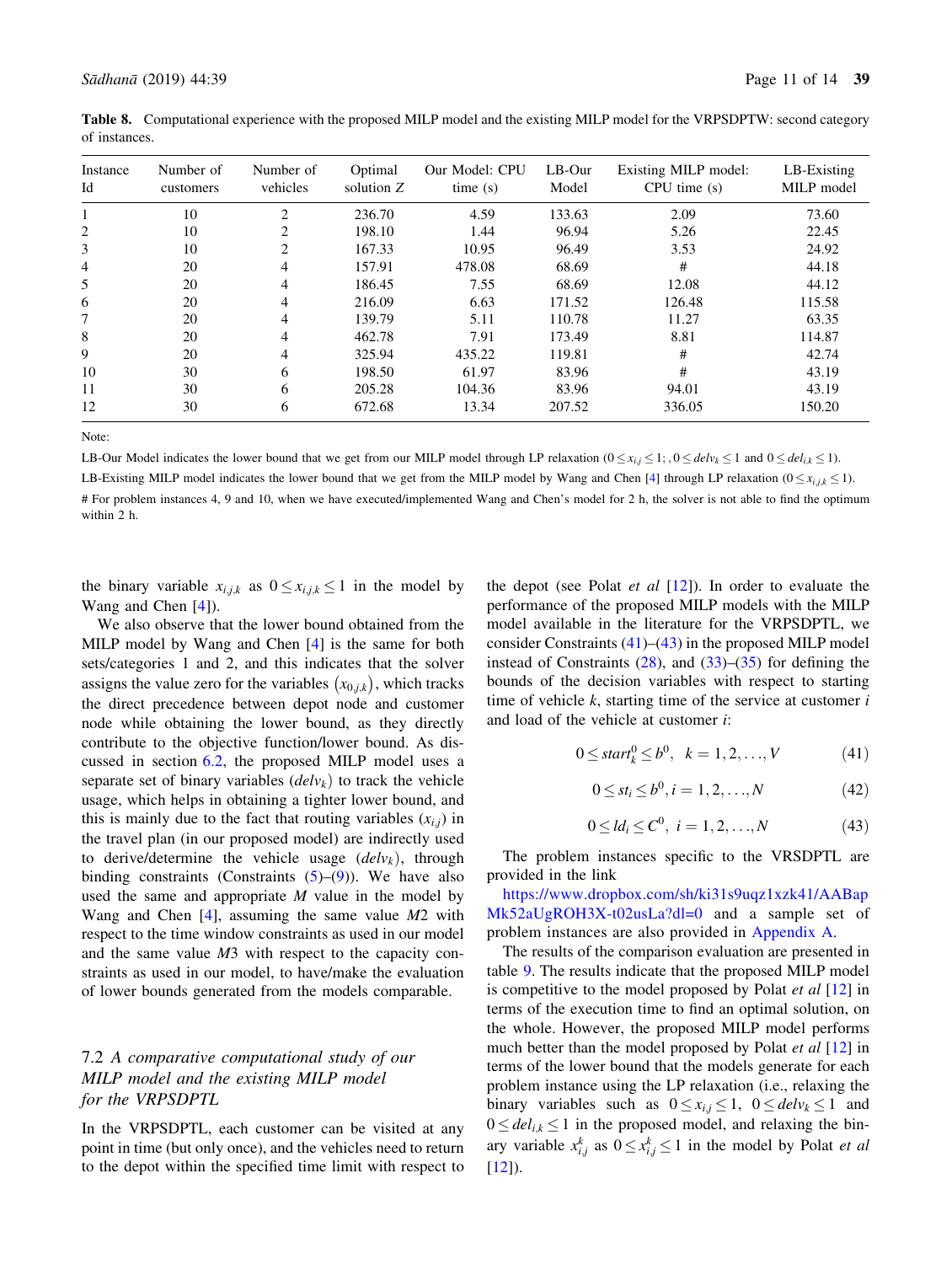<span id="page-11-0"></span>

| Table 9. Computational experience with the proposed MILP model and the existing MILP model for the VRPSDPTL with homo- |  |  |  |  |  |  |  |
|------------------------------------------------------------------------------------------------------------------------|--|--|--|--|--|--|--|
| geneous vehicles: third category of instances.                                                                         |  |  |  |  |  |  |  |

| Instance<br>Id | Number of<br>customers | Number of<br>vehicles | Optimal<br>solution Z | Our Model: CPU<br>time(s) | $LB$ -Our<br>Model | Existing MILP model:<br>CPU time(s) | LB-Existing<br>MILP model |
|----------------|------------------------|-----------------------|-----------------------|---------------------------|--------------------|-------------------------------------|---------------------------|
| 1              | 10                     | $\overline{c}$        | 45.61                 | 0.67                      | 44.48              | 1.58                                | 21.04                     |
| $\overline{2}$ | 10                     | 2                     | 189.18                | 2.91                      | 157.26             | 2.59                                | 41.83                     |
| 3              | 10                     | 2                     | 195.85                | 5.36                      | 98.97              | 0.98                                | 107.63                    |
| 4              | 10                     | $\overline{c}$        | 131.66                | 1.53                      | 118.00             | 6.05                                | 8.51                      |
| 5              | 10                     | 2                     | 160.48                | 0.75                      | 157.26             | 0.86                                | 8.37                      |
| 6              | 10                     | 2                     | 151.23                | 8.94                      | 98.97              | 2.72                                | 21.53                     |
| 7              | 15                     |                       | 113.99                | 4.45                      | 71.25              | 9.44                                | 53.37                     |
| 8              | 15                     | 3                     | 264.11                | 13.67                     | 212.92             | 81.91                               | 58.55                     |
| 9              | 15                     | 3                     | 217.51                | 13.13                     | 120.63             | 8.98                                | 141.64                    |
| 10             | 15                     | 3                     | 165.81                | 5.55                      | 139.66             | 30.34                               | 17.80                     |
| 11             | 15                     |                       | 215.86                | 1.36                      | 212.92             | 1.13                                | 11.71                     |
| 12             | 20                     | 4                     | 178.04                | 15.34                     | 150.22             | 134.67                              | 28.25                     |
| 13             | 20                     | 4                     | 253.63                | 3.05                      | 248.05             | 8.08                                | 16.69                     |

Note:

LB-Our Model indicates the lower bound that we get from our MILP model through LP relaxation  $(0 \le x_{i,j} \le 1; , 0 \le del_{k} \le 1$  and  $0 \le del_{i,k} \le 1)$ .

LB-Existing MILP model indicates the lower bound that we get from the MILP model by Polat *et al* [\[12](#page-13-0)] through LP relaxation ( $0 \le x_{i,j}^k \le 1$ ).

## 8. Practical implications

In supply chain, logistics plays an essential role and its role and contributions continue to grow and evolve even in the firms that follow electronic-commerce type of business model [\[14](#page-13-0)]. This study mainly focuses on transportation to improve the performance and the responsiveness of the supply chain. and the study specifically concentrates on the pickup and delivery problems that commonly arise in the VRP. The study proposes an efficient MILP model (in terms of the CPU time) for the routing problem with the consideration of simultaneous delivery and pickup, and practitioners can make use of this model and its relaxed version to evaluate the solution quality of the exiting methods applied in the industry for the real-life problem instances (i.e., large-sized problem instances).

## 9. Conclusions

In supply chain, transportation refers to the movement of goods from one facility to another facility; in this work, we studied the Vehicle Routing Problem with Simultaneous Delivery and Pickup, and constrained by time windows (VRPSDPTW) in order to find the cost-effective routes to improve the performance and responsiveness of the supply chain. As a part of this study, we have proposed an MILP model for the VRPSDPTW. The proposed MILP model performs quite well, compared with existing models available in the literature for the VRPSDPTW (with the consideration of heterogeneous vehicles) and the VRPSDPTL (with the consideration of homogeneous vehicles), in terms of the execution time to solve each of the randomly generated problem instances. In addition, the corresponding LP relaxation of the proposed MILP model gives a tighter lower bound compared with the MILP models available in literature for VRPSDPTW and VRPSDPTL, and this lower bound may be useful for evaluating heuristics in the case of large-sized problem instances. The superior performance of our proposed MILP model is primarily attributed to the use of two-dimensional binary variable (with respect to precedence relationship between two given customers), instead of the use of threedimensional binary variable (with respect to precedence relationship between two given customers) in existing MILP models.

## Acknowledgement

We are thankful to the reviewers and the Editor for their valuable comments and suggestions to improve our manuscript.

# Appendix A

A sample set of problem instances for VRPSDPTW Problem instance 1 for the VRPSDPTW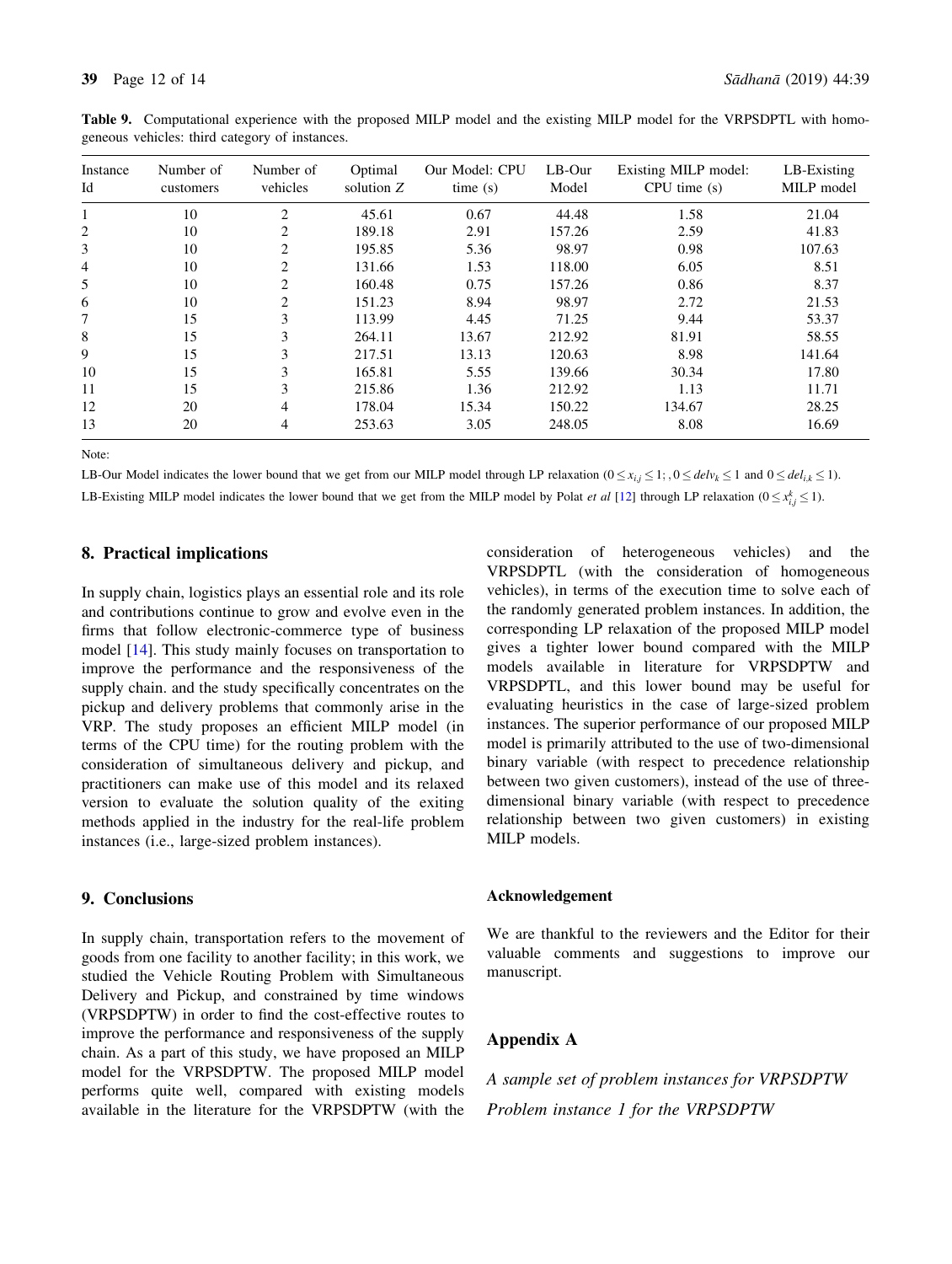| Node           | X  | Y  | Delivery quantity | Pickup quantity | Earliest start time | Latest arrival time | Service time |
|----------------|----|----|-------------------|-----------------|---------------------|---------------------|--------------|
| $\overline{0}$ | 40 | 55 | $\theta$          | $\Omega$        | $\Omega$            | 1236                | $\Omega$     |
| 1              | 45 | 68 | 10                | 5               | 85                  | 1127                | 90           |
| 2              | 45 | 70 | 30                | 32              | 0                   | 1125                | 90           |
| 3              | 42 | 66 | 10                | 12              | $\Omega$            | 1129                | 90           |
| 4              | 42 | 68 | 10                | 8               | 727                 | 782                 | 90           |
| 5              | 42 | 65 | 10                | 14              | $\overline{0}$      | 1130                | 90           |
| 6              | 40 | 69 | 20                | 11              | 621                 | 702                 | 90           |
| 7              | 40 | 66 | 20                | 28              | $\Omega$            | 1130                | 90           |
| 8              | 38 | 68 | 20                | 29              | 255                 | 324                 | 90           |
| 9              | 38 | 70 | 10                | 7               | 534                 | 605                 | 90           |
| 10             | 35 | 66 | 10                | 13              | 357                 | 410                 | 90           |
| 11             | 35 | 69 | 10                | 11              | 448                 | 505                 | 90           |
| 12             | 25 | 85 | 20                | 10              | $\Omega$            | 1107                | 90           |
| 13             | 22 | 75 | 30                | 19              | 30                  | 92                  | 90           |
| 14             | 22 | 85 | 10                | 6               | 567                 | 620                 | 90           |
| 15             | 20 | 80 | 40                | 57              | 384                 | 429                 | 90           |
| 16             | 20 | 85 | 40                | 42              | 475                 | 528                 | 90           |
| 17             | 18 | 75 | 20                | 28              | 99                  | 148                 | 90           |
| 18             | 15 | 75 | 20                | 29              | 179                 | 254                 | 90           |
| 19             | 15 | 80 | 10                | 14              | 278                 | 345                 | 90           |
| 20             | 30 | 50 | 10                | 12              | 10                  | 73                  | 90           |

Table A2. Problem instance details – vehicles.

| Vehicle        | Dispatching cost | Capacity |
|----------------|------------------|----------|
| 1              | 59               | 200      |
| $\overline{2}$ | 66               | 200      |
| 3              | 51               | 200      |
| $\overline{4}$ | 74               | 200      |

|  |  | <b>Table A3.</b> continued |
|--|--|----------------------------|
|--|--|----------------------------|

| ty | Node $X$ $Y$ |    |                        | Delivery Pickup | quantity quantity time | Earliest<br>start | Latest<br>arrival<br>time | Service<br>time |
|----|--------------|----|------------------------|-----------------|------------------------|-------------------|---------------------------|-----------------|
|    | 18<br>19     |    | 20 40<br>$15 \quad 60$ | 12<br>17        | 17<br>24               | 286<br>204        | 526<br>444                | 10<br>10        |
|    | 20           | 45 | 65                     | Q               | 11                     | 504               | 744                       | 10              |

## Problem instance 2 for the VRPSDPTW.

Table A3. Problem instance details – customers.

| Node         | X  | Y  | Delivery Pickup | quantity quantity | Earliest<br>start<br>time | Latest<br>arrival<br>time | Service<br>time |
|--------------|----|----|-----------------|-------------------|---------------------------|---------------------------|-----------------|
| $\mathbf{0}$ | 35 | 18 | $\overline{0}$  | $\overline{0}$    | $\overline{0}$            | 1000                      | $\overline{0}$  |
| 1            | 41 | 49 | 10              | 5                 | 18                        | 898                       | 10              |
| 2            | 35 | 17 | 7               | 7                 | 93                        | 333                       | 10              |
| 3            | 55 | 45 | 13              | 15                | 436                       | 676                       | 10              |
| 4            | 55 | 20 | 19              | 17                | 620                       | 860                       | 10              |
| 5            | 15 | 30 | 26              | 38                | 20                        | 260                       | 10              |
| 6            | 25 | 30 | 3               | 1                 | 345                       | 585                       | 10              |
| 7            | 20 | 50 | 5               | 7                 | 251                       | 491                       | 10              |
| 8            | 10 | 43 | 9               | 13                | 323                       | 563                       | 10              |
| 9            | 55 | 60 | 16              | 12                | 329                       | 569                       | 10              |
| 10           | 30 | 60 | 16              | 21                | 485                       | 725                       | 10              |
| 11           | 20 | 65 | 12              | 13                | 146                       | 386                       | 10              |
| 12           | 50 | 35 | 19              | 9                 | 167                       | 407                       | 10              |
| 13           | 30 | 25 | 23              | 14                | 639                       | 879                       | 10              |
| 14           | 15 | 10 | 20              | 12                | 32                        | 272                       | 10              |
| 15           | 30 | 5  | 8               | 11                | 118                       | 358                       | 10              |
| 16           | 10 | 20 | 19              | 20                | 203                       | 443                       | 10              |
| 17           | 5  | 30 | 2               | $\overline{2}$    | 682                       | 922                       | 10              |

Table A4. Problem instance details – vehicles.

| Vehicle | Dispatching cost | Capacity |  |
|---------|------------------|----------|--|
|         | 111              | 1000     |  |
|         | 124              | 1000     |  |
| 3       | 95               | 1000     |  |
|         | 139              | 1000     |  |

A sample set of problem instances for VRPSDPTL Problem instance 1 for the VRPSDPTL

Table A5. Problem instance details – customers.

| Node           | X  | Y  | Delivery<br>quantity | Pickup<br>quantity | Service<br>time |
|----------------|----|----|----------------------|--------------------|-----------------|
| $\theta$       | 40 | 31 | 0                    | 0                  |                 |
| $\mathbf{1}$   | 25 | 85 | 20                   | 10                 | 10              |
| $\overline{2}$ | 22 | 75 | 30                   | 32                 | 10              |
| 3              | 22 | 85 | 10                   | 12                 | 10              |
| $\overline{4}$ | 20 | 80 | 40                   | 35                 | 10              |
| 5              | 20 | 85 | 20                   | 29                 | 10              |
| 6              | 18 | 75 | 20                   | 11                 | 10              |